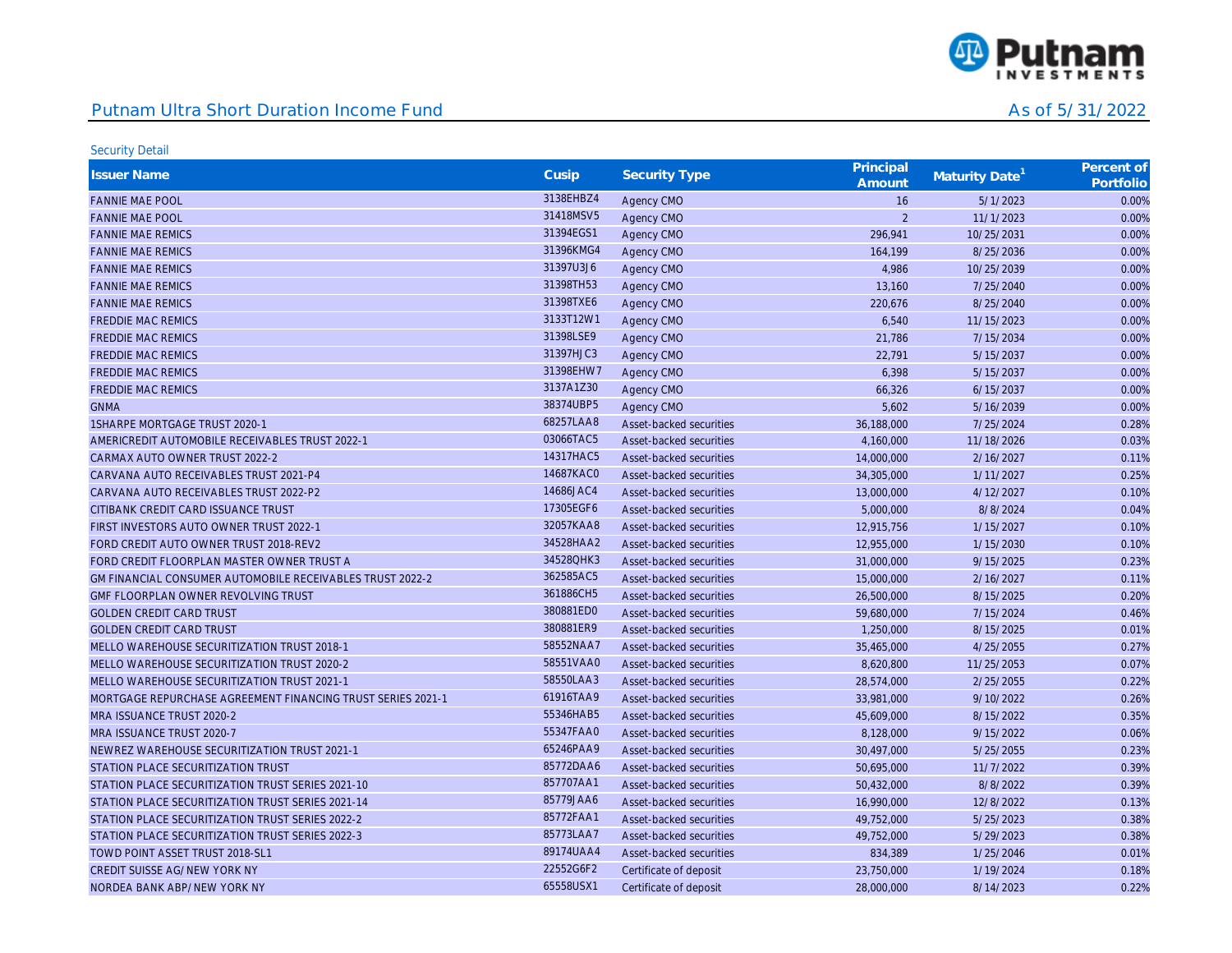

| <b>Issuer Name</b>                         | Cusip     | <b>Security Type</b>   | Principal<br>Amount | Maturity Date <sup>1</sup> | Percent of<br>Portfolio |
|--------------------------------------------|-----------|------------------------|---------------------|----------------------------|-------------------------|
| SVENSKA HANDELSBANKEN/NEW YORK NY          | 86959RXR6 | Certificate of deposit | 47,000,000          | 3/2/2023                   | 0.36%                   |
| ALIMENTATION COUCHE-TARD INC               | 01626VFE8 | Commercial paper       | 23,250,000          | 6/14/2022                  | 0.18%                   |
| ARROW ELECTRONICS INC                      | 04273MF24 | Commercial paper       | 40,000,000          | 6/2/2022                   | 0.31%                   |
| ARROW ELECTRONICS INC                      | 04273MF73 | Commercial paper       | 24,900,000          | 6/7/2022                   | 0.19%                   |
| ARROW ELECTRONICS INC                      | 04273MF99 | Commercial paper       | 40,000,000          | 6/9/2022                   | 0.31%                   |
| AT&T INC                                   | 0020A3GC8 | Commercial paper       | 25,300,000          | 7/12/2022                  | 0.19%                   |
| <b>AUTONATION INC</b>                      | 05330NF12 | Commercial paper       | 113,420,000         | 6/1/2022                   | 0.87%                   |
| <b>AVIATION CAPITAL GROUP LLC</b>          | 05369CF10 | Commercial paper       | 86,250,000          | 6/1/2022                   | 0.66%                   |
| <b>AVIATION CAPITAL GROUP LLC</b>          | 05369CF77 | Commercial paper       | 23,250,000          | 6/7/2022                   | 0.18%                   |
| <b>AVIATION CAPITAL GROUP LLC</b>          | 05369CFG7 | Commercial paper       | 23,750,000          | 6/16/2022                  | 0.18%                   |
| <b>CABOT CORP</b>                          | 12705XFG0 | Commercial paper       | 38,500,000          | 6/16/2022                  | 0.30%                   |
| CROWN CASTLE INTERNATIONAL CORP            | 22823QF89 | Commercial paper       | 19,500,000          | 6/8/2022                   | 0.15%                   |
| CROWN CASTLE INTERNATIONAL CORP            | 22823QFE6 | Commercial paper       | 28,000,000          | 6/14/2022                  | 0.21%                   |
| CROWN CASTLE INTERNATIONAL CORP            | 22823QFG1 | Commercial paper       | 6,400,000           | 6/16/2022                  | 0.05%                   |
| CROWN CASTLE INTERNATIONAL CORP            | 22823QFM8 | Commercial paper       | 34,250,000          | 6/21/2022                  | 0.26%                   |
| CROWN CASTLE INTERNATIONAL CORP            | 22823QFP1 | Commercial paper       | 41,000,000          | 6/23/2022                  | 0.31%                   |
| <b>DOMINION ENERGY INC</b>                 | 2574P1F23 | Commercial paper       | 30,000,000          | 6/2/2022                   | 0.23%                   |
| <b>DOMINION ENERGY INC</b>                 | 2574P1FF4 | Commercial paper       | 32,000,000          | 6/15/2022                  | 0.25%                   |
| <b>DOMINION ENERGY INC</b>                 | 2574P1FH0 | Commercial paper       | 31,750,000          | 6/17/2022                  | 0.24%                   |
| <b>ENBRIDGE US INC</b>                     | 29251VFG6 | Commercial paper       | 28,000,000          | 6/16/2022                  | 0.21%                   |
| <b>ENBRIDGE US INC</b>                     | 29251VFN1 | Commercial paper       | 23,250,000          | 6/22/2022                  | 0.18%                   |
| <b>ENBRIDGE US INC</b>                     | 29251VNK8 | Commercial paper       | 24,250,000          | 1/19/2023                  | 0.18%                   |
| <b>ENEL FINANCE AMERICA LLC</b>            | 29279HGD1 | Commercial paper       | 9,450,000           | 7/13/2022                  | 0.07%                   |
| <b>ENERGY TRANSFER LP</b>                  | 29277FF14 | Commercial paper       | 102,000,000         | 6/1/2022                   | 0.78%                   |
| <b>ENERGY TRANSFER LP</b>                  | 29277FF22 | Commercial paper       | 33,000,000          | 6/2/2022                   | 0.25%                   |
| FIDELITY NATIONAL INFORMATION SERVICES INC | 31622GF85 | Commercial paper       | 32,250,000          | 6/8/2022                   | 0.25%                   |
| FIDELITY NATIONAL INFORMATION SERVICES INC | 31622GFD4 | Commercial paper       | 31,785,000          | 6/13/2022                  | 0.24%                   |
| FIDELITY NATIONAL INFORMATION SERVICES INC | 31622GFM4 | Commercial paper       | 27,000,000          | 6/21/2022                  | 0.21%                   |
| FIDELITY NATIONAL INFORMATION SERVICES INC | 31622GFN2 | Commercial paper       | 13,820,000          | 6/22/2022                  | 0.11%                   |
| <b>FMC CORP</b>                            | 34410XF39 | Commercial paper       | 23,250,000          | 6/3/2022                   | 0.18%                   |
| <b>FMC CORP</b>                            | 34410XF70 | Commercial paper       | 45,500,000          | 6/7/2022                   | 0.35%                   |
| <b>FMC CORP</b>                            | 34410XFG0 | Commercial paper       | 37,250,000          | 6/16/2022                  | 0.29%                   |
| <b>FMC CORP</b>                            | 34410XFH8 | Commercial paper       | 29,000,000          | 6/17/2022                  | 0.22%                   |
| GENERAL MOTORS FINANCIAL CO INC            | 37046UF30 | Commercial paper       | 9,000,000           | 6/3/2022                   | 0.07%                   |
| GENERAL MOTORS FINANCIAL CO INC            | 37046UFA4 | Commercial paper       | 18,750,000          | 6/10/2022                  | 0.14%                   |
| GENERAL MOTORS FINANCIAL CO INC            | 37046UFE6 | Commercial paper       | 18,750,000          | 6/14/2022                  | 0.14%                   |
| GENERAL MOTORS FINANCIAL CO INC            | 37046UFH9 | Commercial paper       | 19,250,000          | 6/17/2022                  | 0.15%                   |
| GENERAL MOTORS FINANCIAL CO INC            | 37046UFN6 | Commercial paper       | 16,750,000          | 6/22/2022                  | 0.13%                   |
| GENERAL MOTORS FINANCIAL CO INC            | 37046UFQ9 | Commercial paper       | 9,000,000           | 6/24/2022                  | 0.07%                   |
| <b>GLENCORE FUNDING LLC</b>                | 37790BF97 | Commercial paper       | 54,500,000          | 6/9/2022                   | 0.42%                   |
| <b>GLENCORE FUNDING LLC</b>                | 37790BFH9 | Commercial paper       | 23,250,000          | 6/17/2022                  | 0.18%                   |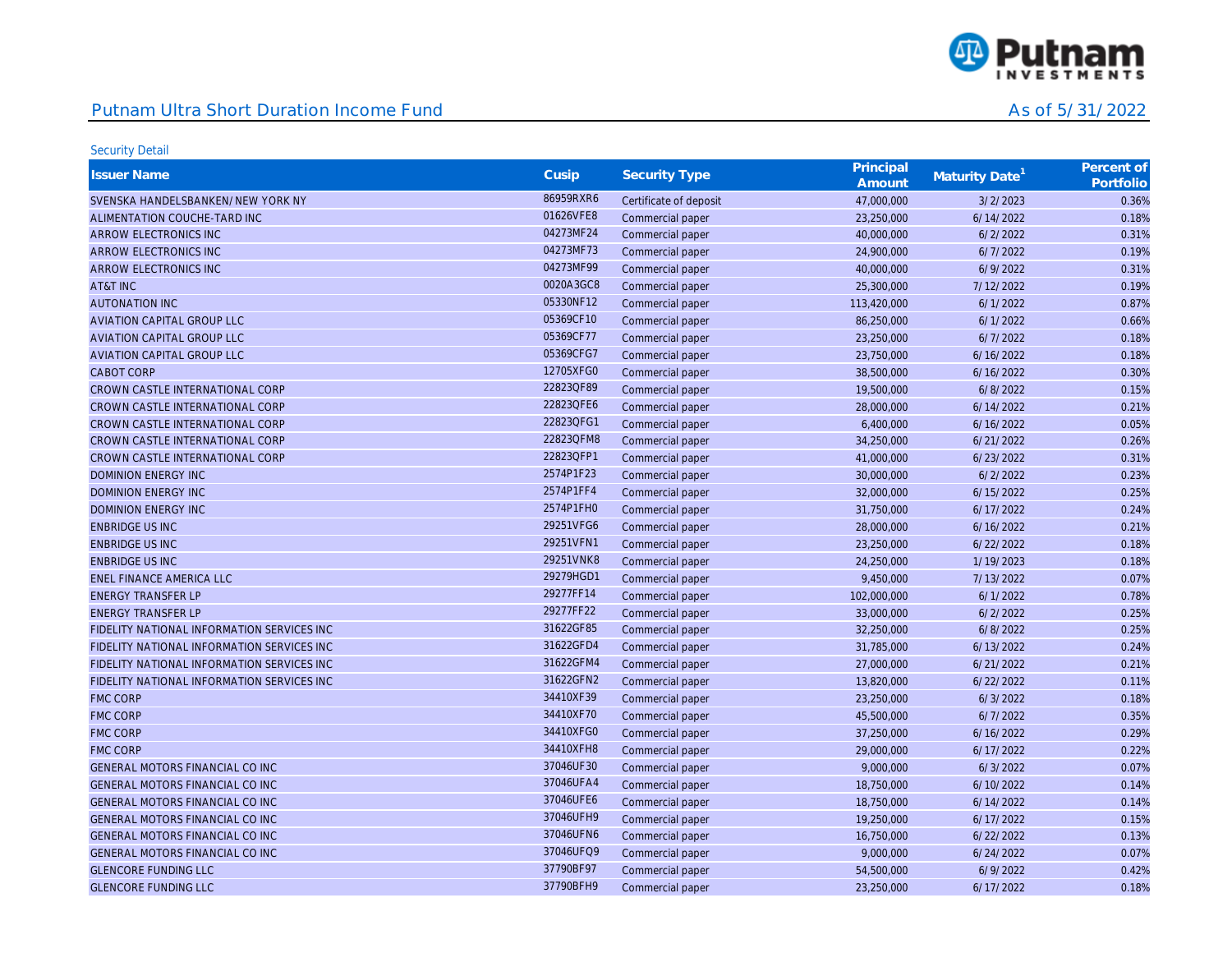

| <b>Issuer Name</b>                                | Cusip     | <b>Security Type</b> | Principal<br>Amount | Maturity Date <sup>1</sup> | Percent of<br>Portfolio |
|---------------------------------------------------|-----------|----------------------|---------------------|----------------------------|-------------------------|
| HEALTHPEAK PROPERTIES INC                         | 42250RFE4 | Commercial paper     | 15,000,000          | 6/14/2022                  | 0.12%                   |
| HEALTHPEAK PROPERTIES INC                         | 42250RFF1 | Commercial paper     | 71,000,000          | 6/15/2022                  | 0.54%                   |
| <b>HEALTHPEAK PROPERTIES INC</b>                  | 42250RFM6 | Commercial paper     | 49,250,000          | 6/21/2022                  | 0.38%                   |
| <b>HSBC USA INC</b>                               | 40434WEM9 | Commercial paper     | 46,750,000          | 7/8/2022                   | 0.36%                   |
| <b>HSBC USA INC</b>                               | 40434RLN0 | Commercial paper     | 23,250,000          | 11/22/2022                 | 0.18%                   |
| <b>HSBC USA INC</b>                               | 40434RMU3 | Commercial paper     | 23,250,000          | 12/28/2022                 | 0.18%                   |
| <b>HSBC USA INC</b>                               | 40434RN32 | Commercial paper     | 28,250,000          | 1/3/2023                   | 0.21%                   |
| <b>HUMANA INC</b>                                 | 44486JFG9 | Commercial paper     | 37,550,000          | 6/16/2022                  | 0.29%                   |
| <b>HUMANA INC</b>                                 | 44486JFM6 | Commercial paper     | 6,367,000           | 6/21/2022                  | 0.05%                   |
| <b>HUMANA INC</b>                                 | 44486JFP9 | Commercial paper     | 28,000,000          | 6/23/2022                  | 0.21%                   |
| <b>HUMANA INC</b>                                 | 44486JFQ7 | Commercial paper     | 15,800,000          | 6/24/2022                  | 0.12%                   |
| <b>HUMANA INC</b>                                 | 44486JFT1 | Commercial paper     | 23,250,000          | 6/27/2022                  | 0.18%                   |
| INTERCONTINENTAL EXCHANGE INC                     | 45856XF77 | Commercial paper     | 32,500,000          | 6/7/2022                   | 0.25%                   |
| <b>INTERNATIONAL FLAVORS &amp; FRAGRANCES INC</b> | 4595A3F10 | Commercial paper     | 27,500,000          | 6/1/2022                   | 0.21%                   |
| <b>INTERNATIONAL FLAVORS &amp; FRAGRANCES INC</b> | 4595A3F69 | Commercial paper     | 18,750,000          | 6/6/2022                   | 0.14%                   |
| INTERNATIONAL FLAVORS & FRAGRANCES INC            | 4595A3F85 | Commercial paper     | 18,000,000          | 6/8/2022                   | 0.14%                   |
| <b>INTERNATIONAL FLAVORS &amp; FRAGRANCES INC</b> | 4595A3FA0 | Commercial paper     | 14,000,000          | 6/10/2022                  | 0.11%                   |
| <b>INTERNATIONAL FLAVORS &amp; FRAGRANCES INC</b> | 4595A3FM4 | Commercial paper     | 22,900,000          | 6/21/2022                  | 0.18%                   |
| <b>INTERNATIONAL FLAVORS &amp; FRAGRANCES INC</b> | 4595A3G50 | Commercial paper     | 18,750,000          | 7/5/2022                   | 0.14%                   |
| LOUISVILLE GAS AND ELECTRIC CO                    | 54667UF25 | Commercial paper     | 30,000,000          | 6/2/2022                   | 0.23%                   |
| <b>MOHAWK INDUSTRIES INC</b>                      | 60819KFP0 | Commercial paper     | 26,000,000          | 6/23/2022                  | 0.20%                   |
| NATIONAL GRID NORTH AMERICA INC                   | 63627BF76 | Commercial paper     | 16,000,000          | 6/7/2022                   | 0.12%                   |
| <b>NATIONAL GRID PLC</b>                          | 63627UFP4 | Commercial paper     | 22,250,000          | 6/23/2022                  | 0.17%                   |
| <b>NUTRIEN LTD</b>                                | 67077VFF0 | Commercial paper     | 23,250,000          | 6/15/2022                  | 0.18%                   |
| <b>ONEOK INC</b>                                  | 68269FF12 | Commercial paper     | 11,080,000          | 6/1/2022                   | 0.09%                   |
| <b>ONEOK INC</b>                                  | 68269FF20 | Commercial paper     | 15,135,000          | 6/2/2022                   | 0.12%                   |
| PLAINS MIDSTREAM CANADA ULC                       | 72651WF13 | Commercial paper     | 21,500,000          | 6/1/2022                   | 0.17%                   |
| PPG INDUSTRIES INC                                | 69350BF68 | Commercial paper     | 12,000,000          | 6/6/2022                   | 0.09%                   |
| PPG INDUSTRIES INC                                | 69350BFE1 | Commercial paper     | 19,500,000          | 6/14/2022                  | 0.15%                   |
| PPL CAPITAL FUNDING INC                           | 69354HFD6 | Commercial paper     | 28,000,000          | 6/13/2022                  | 0.21%                   |
| <b>SUNCOR ENERGY INC</b>                          | 86723BF62 | Commercial paper     | 18,750,000          | 6/6/2022                   | 0.14%                   |
| THERMO FISHER SCIENTIFIC INC                      | 88355MF10 | Commercial paper     | 58,500,000          | 6/1/2022                   | 0.45%                   |
| TRANSCANADA PIPELINES LTD                         | 89355QF19 | Commercial paper     | 23,250,000          | 6/1/2022                   | 0.18%                   |
| <b>TRANSCANADA PIPELINES LTD</b>                  | 89355QFM3 | Commercial paper     | 31,750,000          | 6/21/2022                  | 0.24%                   |
| TRANSCANADA PIPELINES LTD                         | 89355QFN1 | Commercial paper     | 15,500,000          | 6/22/2022                  | 0.12%                   |
| <b>TRANSCANADA PIPELINES LTD</b>                  | 89355QFP6 | Commercial paper     | 13,500,000          | 6/23/2022                  | 0.10%                   |
| <b>WELLTOWER INC</b>                              | 95040XF61 | Commercial paper     | 9,250,000           | 6/6/2022                   | 0.07%                   |
| <b>WELLTOWER INC</b>                              | 95040XF87 | Commercial paper     | 18,750,000          | 6/8/2022                   | 0.14%                   |
| <b>WELLTOWER INC</b>                              | 95040XFH7 | Commercial paper     | 9,250,000           | 6/17/2022                  | 0.07%                   |
| <b>WELLTOWER INC</b>                              | 95040XFM6 | Commercial paper     | 9,250,000           | 6/21/2022                  | 0.07%                   |
| <b>WESTPAC BANKING CORP</b>                       | 9612C4T76 | Commercial paper     | 46,850,000          | 3/21/2023                  | 0.36%                   |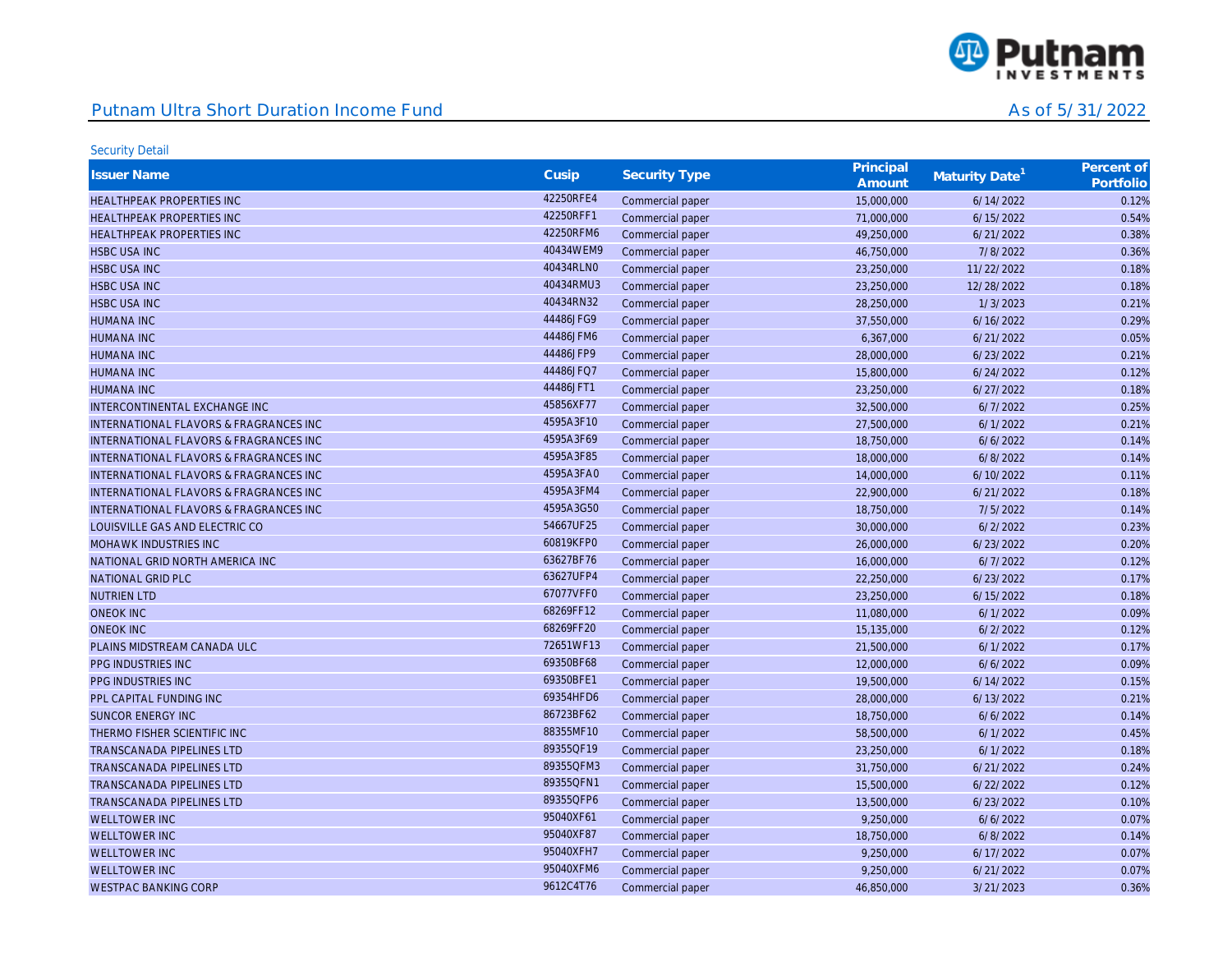

| <b>Issuer Name</b>                                        | Cusip     | <b>Security Type</b>             | Principal<br>Amount | Maturity Date <sup>1</sup> | Percent of<br>Portfolio |
|-----------------------------------------------------------|-----------|----------------------------------|---------------------|----------------------------|-------------------------|
| WPP CP LLC                                                | 92939BFE3 | Commercial paper                 | 26,750,000          | 6/14/2022                  | 0.21%                   |
| WPP CP LLC                                                | 92939BFG8 | Commercial paper                 | 20,500,000          | 6/16/2022                  | 0.16%                   |
| WPP CP LLC                                                | 92939BFH6 | Commercial paper                 | 18,500,000          | 6/17/2022                  | 0.14%                   |
| ADVANCED MICRO DEVICES INC                                | 007903AX5 | Investment-grade corporate bonds | 1,800,000           | 8/15/2022                  | 0.01%                   |
| AERCAP IRELAND CAPITAL DAC / AERCAP GLOBAL AVIATION TRUST | 00774MBA2 | Investment-grade corporate bonds | 54,354,000          | 9/29/2023                  | 0.41%                   |
| AIG GLOBAL FUNDING                                        | 00138MAA4 | Investment-grade corporate bonds | 37,000,000          | 12/15/2023                 | 0.28%                   |
| <b>AIR LEASE CORP</b>                                     | 00914AAN2 | Investment-grade corporate bonds | 70,000,000          | 12/15/2022                 | 0.54%                   |
| AMERICAN ELECTRIC POWER CO INC                            | 025537AQ4 | Investment-grade corporate bonds | 9,500,000           | 11/1/2023                  | 0.07%                   |
| AMERICAN ELECTRIC POWER CO INC                            | 025537AS0 | Investment-grade corporate bonds | 23,858,000          | 11/1/2023                  | 0.18%                   |
| AMERICAN ELECTRIC POWER CO INC                            | 025537AK7 | Investment-grade corporate bonds | 9,840,000           | 3/15/2024                  | 0.07%                   |
| AMERICAN EXPRESS CO                                       | 025816BM0 | Investment-grade corporate bonds | 9,300,000           | 8/1/2022                   | 0.07%                   |
| AMERICAN EXPRESS CO                                       | 025816BN8 | Investment-grade corporate bonds | 2,600,000           | 8/1/2022                   | 0.02%                   |
| AMERICAN EXPRESS CO                                       | 025816BT5 | Investment-grade corporate bonds | 25,601,000          | 2/27/2023                  | 0.20%                   |
| AMERICAN EXPRESS CO                                       | 025816BX6 | Investment-grade corporate bonds | 20,359,000          | 8/3/2023                   | 0.16%                   |
| AMERICAN EXPRESS CO                                       | 025816CJ6 | Investment-grade corporate bonds | 37,415,000          | 11/3/2023                  | 0.29%                   |
| AMERICAN EXPRESS CO                                       | 025816CU1 | Investment-grade corporate bonds | 42,046,000          | 5/3/2024                   | 0.32%                   |
| AMERICAN EXPRESS CO                                       | 025816CR8 | Investment-grade corporate bonds | 16,863,000          | 3/4/2025                   | 0.13%                   |
| AMERICAN HONDA FINANCE CORP                               | 02665WCA7 | Investment-grade corporate bonds | 5,026,000           | 11/16/2022                 | 0.04%                   |
| AMERICAN HONDA FINANCE CORP                               | 02665WDG3 | Investment-grade corporate bonds | 69,262,000          | 5/10/2023                  | 0.53%                   |
| AMERICAN HONDA FINANCE CORP                               | 02665WDP3 | Investment-grade corporate bonds | 19,000,000          | 9/8/2023                   | 0.15%                   |
| AMERICAN TOWER CORP                                       | 03027XAB6 | Investment-grade corporate bonds | 4,660,000           | 1/31/2023                  | 0.04%                   |
| AMERICAN TOWER CORP                                       | 03027XBH2 | Investment-grade corporate bonds | 21,400,000          | 1/15/2024                  | 0.16%                   |
| ANALOG DEVICES INC                                        | 032654AT2 | Investment-grade corporate bonds | 11,205,000          | 10/1/2024                  | 0.09%                   |
| ANZ NEW ZEALAND INT'L LTD/LONDON                          | 00182EBQ1 | Investment-grade corporate bonds | 28,032,000          | 2/18/2025                  | 0.21%                   |
| ARES CAPITAL CORP                                         | 04010LAU7 | Investment-grade corporate bonds | 37,474,000          | 2/10/2023                  | 0.29%                   |
| <b>ASTRAZENECA PLC</b>                                    | 046353AS7 | Investment-grade corporate bonds | 36,320,000          | 8/17/2023                  | 0.28%                   |
| AT&T INC                                                  | 00206RAE2 | Investment-grade corporate bonds | 6,000,000           | 11/27/2022                 | 0.05%                   |
| AT&T INC                                                  | 00206RMH2 | Investment-grade corporate bonds | 43,033,000          | 3/25/2024                  | 0.33%                   |
| AT&T INC                                                  | 00206RGD8 | Investment-grade corporate bonds | 46,641,000          | 6/12/2024                  | 0.36%                   |
| ATHENE GLOBAL FUNDING                                     | 04685A2E0 | Investment-grade corporate bonds | 15,891,000          | 7/1/2022                   | 0.12%                   |
| ATHENE GLOBAL FUNDING                                     | 04685A2X8 | Investment-grade corporate bonds | 23,802,000          | 5/24/2024                  | 0.18%                   |
| ATHENE GLOBAL FUNDING                                     | 04685A3B5 | Investment-grade corporate bonds | 32,630,000          | 8/19/2024                  | 0.24%                   |
| ATHENE GLOBAL FUNDING                                     | 04685A3H2 | Investment-grade corporate bonds | 46,845,000          | 1/7/2025                   | 0.35%                   |
| <b>ATMOS ENERGY CORP</b>                                  | 049560AV7 | Investment-grade corporate bonds | 18,700,000          | 3/9/2023                   | 0.14%                   |
| AUSTRALIA & NEW ZEALAND BANKING GROUP LTD                 | 05252ADE8 | Investment-grade corporate bonds | 24,180,000          | 11/21/2022                 | 0.19%                   |
| AVALONBAY COMMUNITIES INC                                 | 05348EAR0 | Investment-grade corporate bonds | 9,250,000           | 3/15/2023                  | 0.07%                   |
| BANCO BILBAO VIZCAYA ARGENTARIA SA                        | 05946KAH4 | Investment-grade corporate bonds | 28,200,000          | 9/18/2023                  | 0.21%                   |
| <b>BANCO SANTANDER SA</b>                                 | 05964HAD7 | Investment-grade corporate bonds | 26,200,000          | 2/23/2023                  | 0.20%                   |
| <b>BANCO SANTANDER SA</b>                                 | 05964HAH8 | Investment-grade corporate bonds | 58,074,000          | 4/12/2023                  | 0.45%                   |
| <b>BANK OF AMERICA CORP</b>                               | 06051GHC6 | Investment-grade corporate bonds | 36,246,000          | 12/20/2023                 | 0.28%                   |
| <b>BANK OF AMERICA CORP</b>                               | 06051GHE2 | Investment-grade corporate bonds | 62.949.000          | 3/5/2024                   | 0.48%                   |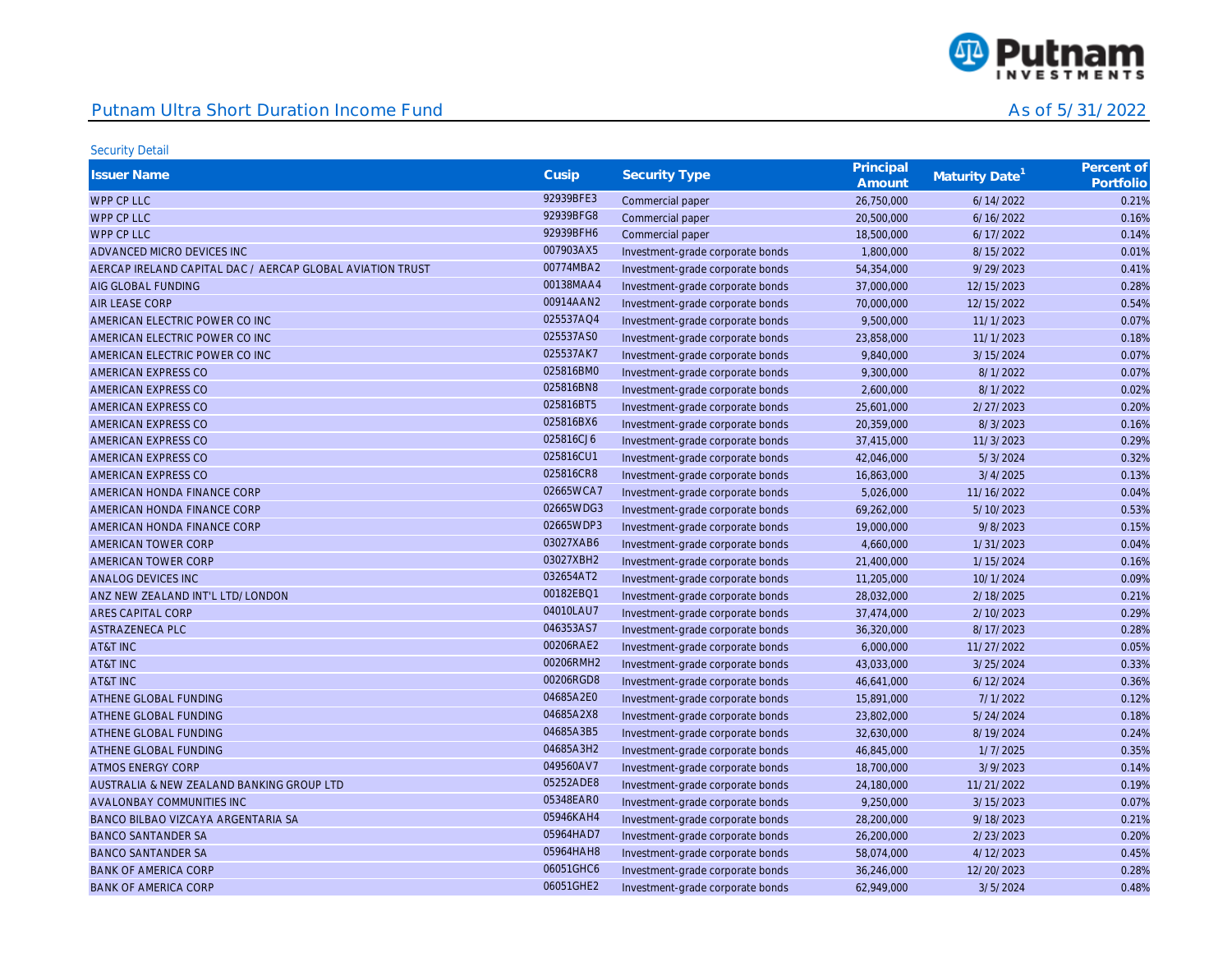

| <b>Issuer Name</b>                    | Cusip     | <b>Security Type</b>             | Principal<br>Amount | Maturity Date <sup>1</sup> | Percent of<br>Portfolio |
|---------------------------------------|-----------|----------------------------------|---------------------|----------------------------|-------------------------|
| <b>BANK OF AMERICA CORP</b>           | 06051GJX8 | Investment-grade corporate bonds | 71,000,000          | 5/28/2024                  | 0.54%                   |
| <b>BANK OF AMERICA CORP</b>           | 06051GHK8 | Investment-grade corporate bonds | 11,340,000          | 7/23/2024                  | 0.09%                   |
| <b>BANK OF MONTREAL</b>               | 06368EJS2 | Investment-grade corporate bonds | 28,038,000          | 4/14/2023                  | 0.21%                   |
| <b>BANK OF MONTREAL</b>               | 06368FAH2 | Investment-grade corporate bonds | 37,475,000          | 3/8/2024                   | 0.29%                   |
| <b>BANK OF MONTREAL</b>               | 06367WYQ0 | Investment-grade corporate bonds | 37,695,000          | 7/9/2024                   | 0.29%                   |
| <b>BANK OF MONTREAL</b>               | 06368FAF6 | Investment-grade corporate bonds | 46,935,000          | 1/10/2025                  | 0.36%                   |
| BANK OF NEW YORK MELLON CORP/THE      | 06406FAF0 | Investment-grade corporate bonds | 18,685,000          | 10/30/2023                 | 0.14%                   |
| BANK OF NEW YORK MELLON CORP/THE      | 06406RAY3 | Investment-grade corporate bonds | 32,723,000          | 10/25/2024                 | 0.25%                   |
| BANK OF NEW YORK MELLON CORP/THE      | 06406RBE6 | Investment-grade corporate bonds | 51,384,000          | 4/25/2025                  | 0.39%                   |
| <b>BANK OF NOVA SCOTIA/THE</b>        | 064159KE5 | Investment-grade corporate bonds | 5,096,000           | 9/19/2022                  | 0.04%                   |
| <b>BANK OF NOVA SCOTIA/THE</b>        | 064159VK9 | Investment-grade corporate bonds | 5,040,000           | 5/1/2023                   | 0.04%                   |
| BANK OF NOVA SCOTIA/THE               | 0641593Y0 | Investment-grade corporate bonds | 25,700,000          | 6/23/2023                  | 0.20%                   |
| <b>BANK OF NOVA SCOTIA/THE</b>        | 0641598L3 | Investment-grade corporate bonds | 22,930,000          | 9/15/2023                  | 0.17%                   |
| <b>BANK OF NOVA SCOTIA/THE</b>        | 0641593W4 | Investment-grade corporate bonds | 74,000,000          | 4/15/2024                  | 0.56%                   |
| <b>BANK OF NOVA SCOTIA/THE</b>        | 0641596F8 | Investment-grade corporate bonds | 46,700,000          | 7/31/2024                  | 0.36%                   |
| BANQUE FEDERATIVE DU CREDIT MUTUEL SA | 06675FAS6 | Investment-grade corporate bonds | 36,233,000          | 11/21/2022                 | 0.28%                   |
| BANQUE FEDERATIVE DU CREDIT MUTUEL SA | 06675FAQ0 | Investment-grade corporate bonds | 7,635,000           | 7/20/2023                  | 0.06%                   |
| BANQUE FEDERATIVE DU CREDIT MUTUEL SA | 06675FAV9 | Investment-grade corporate bonds | 35,500,000          | 2/27/2024                  | 0.26%                   |
| BANQUE FEDERATIVE DU CREDIT MUTUEL SA | 06675FAW7 | Investment-grade corporate bonds | 70,375,000          | 2/4/2025                   | 0.53%                   |
| <b>BARCLAYS PLC</b>                   | 06738EBB0 | Investment-grade corporate bonds | 18,704,000          | 5/16/2024                  | 0.14%                   |
| <b>BARCLAYS PLC</b>                   | 06738EBC8 | Investment-grade corporate bonds | 48,288,000          | 5/16/2024                  | 0.37%                   |
| BECTON DICKINSON AND CO               | 075887BU2 | Investment-grade corporate bonds | 25,112,000          | 6/6/2022                   | 0.19%                   |
| <b>BMW US CAPITAL LLC</b>             | 05565EBN4 | Investment-grade corporate bonds | 24,200,000          | 4/1/2024                   | 0.19%                   |
| <b>BMW US CAPITAL LLC</b>             | 05565EBV6 | Investment-grade corporate bonds | 37,400,000          | 8/12/2024                  | 0.28%                   |
| <b>BMW US CAPITAL LLC</b>             | 05565EBY0 | Investment-grade corporate bonds | 14,056,000          | 4/1/2025                   | 0.11%                   |
| <b>BNP PARIBAS SA</b>                 | 09659W2E3 | Investment-grade corporate bonds | 10,214,000          | 3/1/2023                   | 0.08%                   |
| <b>BPCE SA</b>                        | 05583JAD4 | Investment-grade corporate bonds | 69,767,000          | 9/12/2023                  | 0.54%                   |
| <b>BPCE SA</b>                        | 05578AAW8 | Investment-grade corporate bonds | 24,089,000          | 1/14/2025                  | 0.18%                   |
| CANADIAN IMPERIAL BANK OF COMMERCE    | 136069TZ4 | Investment-grade corporate bonds | 6,300,000           | 6/16/2022                  | 0.05%                   |
| CANADIAN IMPERIAL BANK OF COMMERCE    | 13607GKW3 | Investment-grade corporate bonds | 62,781,000          | 3/17/2023                  | 0.48%                   |
| CANADIAN IMPERIAL BANK OF COMMERCE    | 13607HVD1 | Investment-grade corporate bonds | 47,455,000          | 6/22/2023                  | 0.36%                   |
| CANADIAN IMPERIAL BANK OF COMMERCE    | 13607RAE0 | Investment-grade corporate bonds | 20,445,000          | 9/13/2023                  | 0.16%                   |
| CANADIAN IMPERIAL BANK OF COMMERCE    | 13607HYE6 | Investment-grade corporate bonds | 37,396,000          | 10/18/2024                 | 0.28%                   |
| CAPITAL ONE BANK USA NA               | 140420NB2 | Investment-grade corporate bonds | 24,166,000          | 2/15/2023                  | 0.19%                   |
| CAPITAL ONE FINANCIAL CORP            | 14040HBV6 | Investment-grade corporate bonds | 54,407,000          | 1/30/2023                  | 0.42%                   |
| CAPITAL ONE FINANCIAL CORP            | 14040HCL7 | Investment-grade corporate bonds | 47,215,000          | 12/6/2024                  | 0.36%                   |
| CAPITAL ONE FINANCIAL CORP            | 14040HCR4 | Investment-grade corporate bonds | 28,010,000          | 5/9/2025                   | 0.22%                   |
| <b>CAPITAL ONE NA</b>                 | 14042RHB0 | Investment-grade corporate bonds | 9,900,000           | 8/8/2022                   | 0.08%                   |
| CATERPILLAR FINANCIAL SERVICES CORP   | 14913R2R7 | Investment-grade corporate bonds | 18,650,000          | 9/13/2024                  | 0.14%                   |
| CELANESE US HOLDINGS LLC              | 15089QAD6 | Investment-grade corporate bonds | 23,775,000          | 11/15/2022                 | 0.18%                   |
| CHARLES SCHWAB CORP/THE               | 808513BM6 | Investment-grade corporate bonds | 60.160.000          | 3/18/2024                  | 0.46%                   |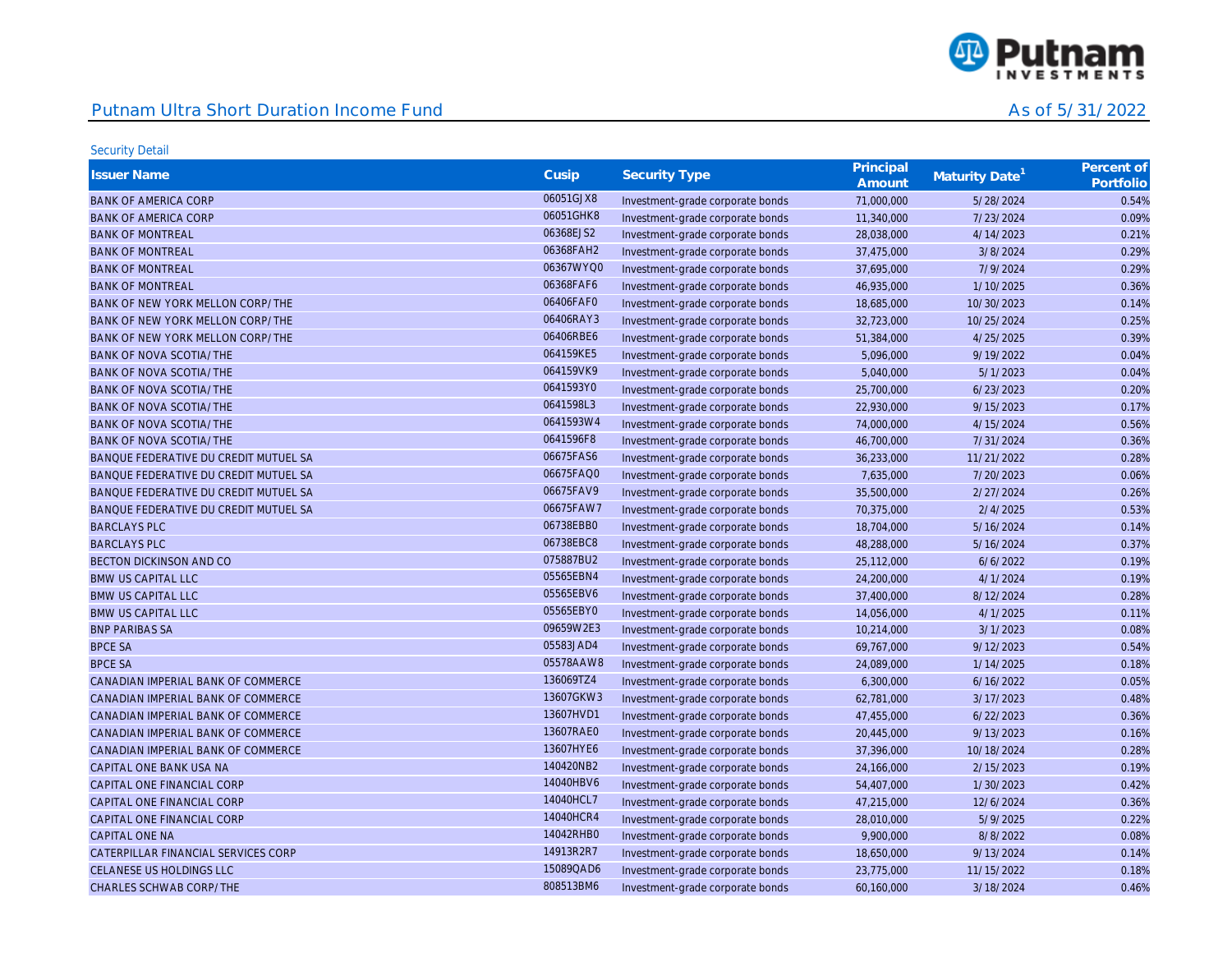

| <b>Issuer Name</b>                                          | Cusip     | <b>Security Type</b>             | Principal<br>Amount | Maturity Date <sup>1</sup> | Percent of<br>Portfolio |
|-------------------------------------------------------------|-----------|----------------------------------|---------------------|----------------------------|-------------------------|
| CHARTER COMMUNICATIONS OPERATING LLC / CHARTER COMMUNICATIO | 161175BP8 | Investment-grade corporate bonds | 7,770,000           | 2/1/2024                   | 0.06%                   |
| CHEVRON USA INC                                             | 166756AG1 | Investment-grade corporate bonds | 28,196,000          | 8/12/2022                  | 0.22%                   |
| CHEVRON USA INC                                             | 166756AK2 | Investment-grade corporate bonds | 42,293,000          | 8/11/2023                  | 0.32%                   |
| <b>CIGNA CORP</b>                                           | 125523AC4 | Investment-grade corporate bonds | 64,462,000          | 7/15/2023                  | 0.50%                   |
| <b>CITIGROUP INC</b>                                        | 172967KX8 | Investment-grade corporate bonds | 30,501,000          | 9/1/2023                   | 0.23%                   |
| <b>CITIGROUP INC</b>                                        | 172967MA6 | Investment-grade corporate bonds | 89,440,000          | 6/1/2024                   | 0.68%                   |
| <b>CITIGROUP INC</b>                                        | 172967MW8 | Investment-grade corporate bonds | 39,605,000          | 5/1/2025                   | 0.30%                   |
| <b>CITIGROUP INC</b>                                        | 172967NR8 | Investment-grade corporate bonds | 13,997,000          | 5/24/2025                  | 0.11%                   |
| CITIZENS BANK NA/PROVIDENCE RI                              | 17401QAR2 | Investment-grade corporate bonds | 17,893,000          | 3/29/2023                  | 0.14%                   |
| CITIZENS BANK NA/PROVIDENCE RI                              | 75524KNQ3 | Investment-grade corporate bonds | 19,435,000          | 5/23/2025                  | 0.15%                   |
| COMMONWEALTH BANK OF AUSTRALIA                              | 2027A0KJ7 | Investment-grade corporate bonds | 65,581,000          | 3/14/2025                  | 0.50%                   |
| CONAGRA BRANDS INC                                          | 205887CG5 | Investment-grade corporate bonds | 14,000,000          | 8/11/2023                  | 0.10%                   |
| CREDIT AGRICOLE SA/LONDON                                   | 22535WAF4 | Investment-grade corporate bonds | 65,372,000          | 4/24/2023                  | 0.50%                   |
| CREDIT SUISSE AG/NEW YORK NY                                | 22550UAD3 | Investment-grade corporate bonds | 18,345,000          | 8/9/2023                   | 0.14%                   |
| CREDIT SUISSE AG/NEW YORK NY                                | 22550UAB7 | Investment-grade corporate bonds | 33,500,000          | 2/2/2024                   | 0.25%                   |
| <b>CREDIT SUISSE GROUP AG</b>                               | 225401AH1 | Investment-grade corporate bonds | 71,642,000          | 6/12/2024                  | 0.55%                   |
| CREDIT SUISSE GROUP FUNDING GUERNSEY LTD                    | 225433AH4 | Investment-grade corporate bonds | 31,294,000          | 9/15/2022                  | 0.24%                   |
| <b>CVS HEALTH CORP</b>                                      | 126650CQ1 | Investment-grade corporate bonds | 10,500,000          | 12/1/2022                  | 0.08%                   |
| DAIMLER FINANCE NORTH AMERICA LLC                           | 233851DM3 | Investment-grade corporate bonds | 10,615,000          | 5/4/2023                   | 0.08%                   |
| DAIMLER TRUCKS FINANCE NORTH AMERICA LLC                    | 233853AA8 | Investment-grade corporate bonds | 37,423,000          | 6/14/2023                  | 0.29%                   |
| DAIMLER TRUCKS FINANCE NORTH AMERICA LLC                    | 233853AC4 | Investment-grade corporate bonds | 28,067,000          | 12/14/2023                 | 0.21%                   |
| DAIMLER TRUCKS FINANCE NORTH AMERICA LLC                    | 233853AK6 | Investment-grade corporate bonds | 23,416,000          | 4/5/2024                   | 0.18%                   |
| DAIMLER TRUCKS FINANCE NORTH AMERICA LLC                    | 233853AE0 | Investment-grade corporate bonds | 23,389,000          | 12/13/2024                 | 0.18%                   |
| DEUTSCHE BANK AG/NEW YORK NY                                | 251526BL2 | Investment-grade corporate bonds | 23,876,000          | 11/16/2022                 | 0.18%                   |
| DEUTSCHE BANK AG/NEW YORK NY                                | 251526BS7 | Investment-grade corporate bonds | 24,430,000          | 2/27/2023                  | 0.19%                   |
| DEUTSCHE BANK AG/NEW YORK NY                                | 251526CL1 | Investment-grade corporate bonds | 32,732,000          | 11/8/2023                  | 0.25%                   |
| <b>DISCOVER BANK</b>                                        | 25466AAK7 | Investment-grade corporate bonds | 41,041,000          | 2/6/2023                   | 0.32%                   |
| <b>DISCOVER FINANCIAL SERVICES</b>                          | 254709AJ7 | Investment-grade corporate bonds | 52,153,000          | 11/21/2022                 | 0.40%                   |
| <b>DNB BANK ASA</b>                                         | 23329PAD2 | Investment-grade corporate bonds | 46,725,000          | 12/2/2022                  | 0.36%                   |
| <b>DNB BANK ASA</b>                                         | 25601B2C8 | Investment-grade corporate bonds | 51,541,000          | 3/28/2025                  | 0.40%                   |
| <b>DOMINION ENERGY INC</b>                                  | 25746UBP3 | Investment-grade corporate bonds | 17,410,000          | 9/15/2022                  | 0.13%                   |
| <b>DOMINION ENERGY INC</b>                                  | 25746UDH9 | Investment-grade corporate bonds | 23,938,000          | 9/15/2023                  | 0.18%                   |
| DUKE ENERGY CAROLINAS LLC                                   | 26442CAV6 | Investment-grade corporate bonds | 28,893,000          | 3/15/2023                  | 0.22%                   |
| <b>DUKE ENERGY CORP</b>                                     | 26441CBK0 | Investment-grade corporate bonds | 18,629,000          | 6/10/2023                  | 0.14%                   |
| <b>ENBRIDGE INC</b>                                         | 29250NBD6 | Investment-grade corporate bonds | 18,620,000          | 2/17/2023                  | 0.14%                   |
| <b>ENBRIDGE INC</b>                                         | 29250NBG9 | Investment-grade corporate bonds | 9,341,000           | 10/4/2023                  | 0.07%                   |
| <b>ENBRIDGE INC</b>                                         | 29250NBM6 | Investment-grade corporate bonds | 23,380,000          | 2/16/2024                  | 0.18%                   |
| ERAC USA FINANCE LLC                                        | 26884TAH5 | Investment-grade corporate bonds | 1,065,000           | 10/15/2022                 | 0.01%                   |
| <b>EVERSOURCE ENERGY</b>                                    | 30040WAM0 | Investment-grade corporate bonds | 18,600,000          | 8/15/2023                  | 0.14%                   |
| FEDERATION DES CAISSES DESJARDINS DU QUEBEC                 | 31429KAF0 | Investment-grade corporate bonds | 41,990,000          | 5/21/2024                  | 0.32%                   |
| FIRST-CITIZENS BANK & TRUST CO                              | 125581HA9 | Investment-grade corporate bonds | 30.599.000          | 6/19/2024                  | 0.24%                   |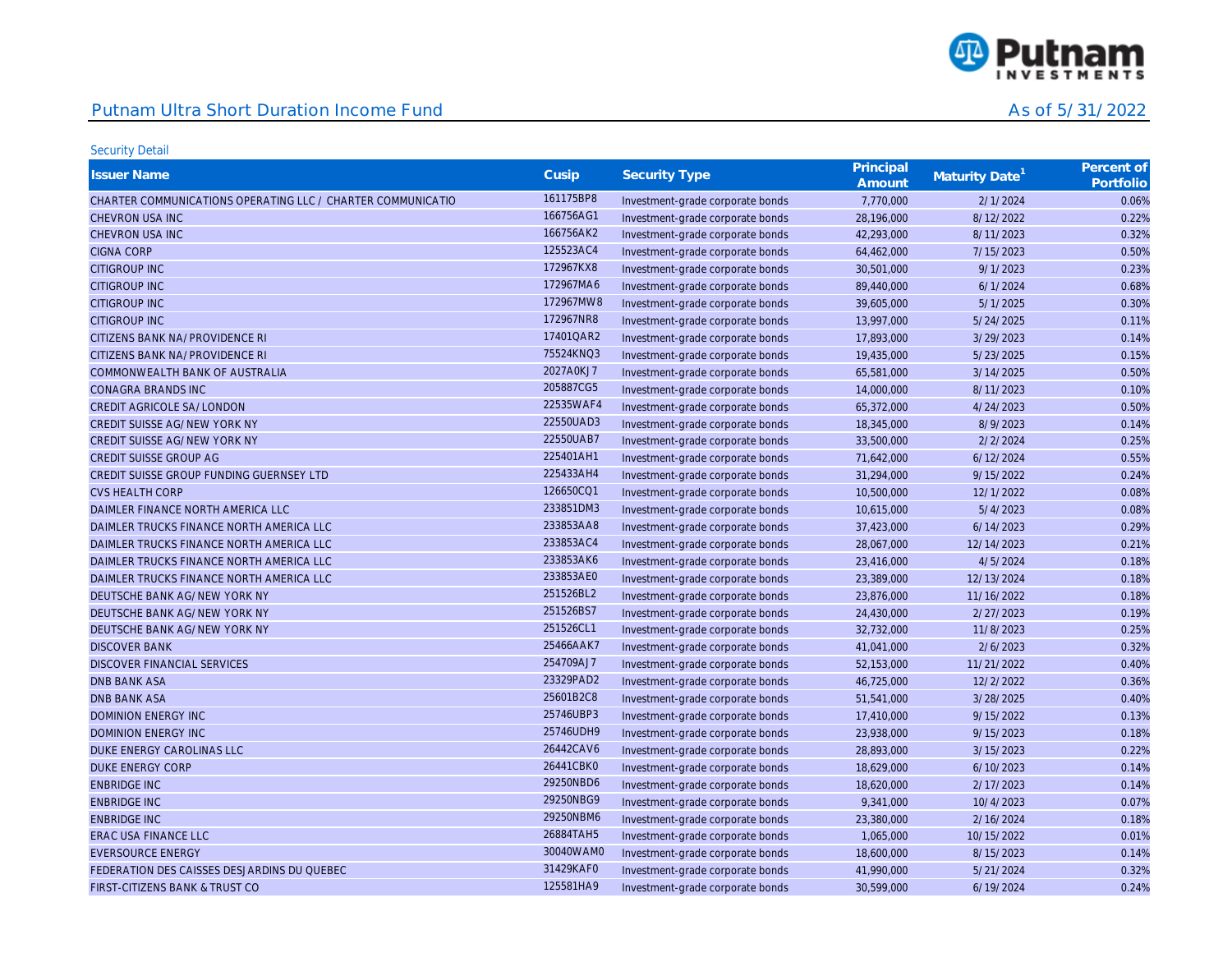

| <b>Issuer Name</b>                     | Cusip     | <b>Security Type</b>             | Principal<br>Amount | Maturity Date <sup>1</sup> | Percent of<br>Portfolio |
|----------------------------------------|-----------|----------------------------------|---------------------|----------------------------|-------------------------|
| <b>GA GLOBAL FUNDING TRUST</b>         | 36143L2E4 | Investment-grade corporate bonds | 9,350,000           | 9/13/2024                  | 0.07%                   |
| <b>GA GLOBAL FUNDING TRUST</b>         | 36143L2K0 | Investment-grade corporate bonds | 28,086,000          | 4/11/2025                  | 0.21%                   |
| <b>GENERAL MILLS INC</b>               | 370334CC6 | Investment-grade corporate bonds | 25,963,000          | 10/17/2023                 | 0.20%                   |
| GENERAL MOTORS FINANCIAL CO INC        | 37045XBX3 | Investment-grade corporate bonds | 14,060,000          | 6/30/2022                  | 0.11%                   |
| GENERAL MOTORS FINANCIAL CO INC        | 37045XCU8 | Investment-grade corporate bonds | 2,150,000           | 7/8/2022                   | 0.02%                   |
| GENERAL MOTORS FINANCIAL CO INC        | 37045XDF0 | Investment-grade corporate bonds | 19,350,000          | 3/8/2024                   | 0.15%                   |
| <b>GEORGIA-PACIFIC LLC</b>             | 37331NAM3 | Investment-grade corporate bonds | 23,275,000          | 5/15/2024                  | 0.17%                   |
| <b>GILEAD SCIENCES INC</b>             | 375558BW2 | Investment-grade corporate bonds | 21,000,000          | 9/29/2023                  | 0.16%                   |
| <b>GLENCORE FINANCE CANADA LTD</b>     | 98417EAT7 | Investment-grade corporate bonds | 6,887,000           | 10/25/2022                 | 0.05%                   |
| <b>GLENCORE FUNDING LLC</b>            | 378272AP3 | Investment-grade corporate bonds | 2,490,000           | 10/27/2022                 | 0.02%                   |
| <b>GOLDMAN SACHS GROUP INC/THE</b>     | 38141GWU4 | Investment-grade corporate bonds | 35,149,000          | 2/23/2023                  | 0.27%                   |
| <b>GOLDMAN SACHS GROUP INC/THE</b>     | 38141GWK6 | Investment-grade corporate bonds | 7,263,000           | 6/5/2023                   | 0.06%                   |
| <b>GOLDMAN SACHS GROUP INC/THE</b>     | 38141GXK5 | Investment-grade corporate bonds | 19,200,000          | 11/17/2023                 | 0.15%                   |
| <b>GOLDMAN SACHS GROUP INC/THE</b>     | 38141GXL3 | Investment-grade corporate bonds | 9,400,000           | 11/17/2023                 | 0.07%                   |
| <b>GOLDMAN SACHS GROUP INC/THE</b>     | 38141GXW9 | Investment-grade corporate bonds | 65,854,000          | 3/8/2024                   | 0.50%                   |
| <b>GOLDMAN SACHS GROUP INC/THE</b>     | 38141GYF5 | Investment-grade corporate bonds | 37,185,000          | 9/10/2024                  | 0.28%                   |
| <b>GOLDMAN SACHS GROUP INC/THE</b>     | 38141GYQ1 | Investment-grade corporate bonds | 18,700,000          | 10/21/2024                 | 0.14%                   |
| GSK CONSUMER HEALTHCARE CAPITAL US LLC | 36264GAB5 | Investment-grade corporate bonds | 20,497,000          | 3/24/2024                  | 0.16%                   |
| HONEYWELL INTERNATIONAL INC            | 438516BV7 | Investment-grade corporate bonds | 28,000,000          | 8/8/2022                   | 0.22%                   |
| HUNTINGTON BANCSHARES INC/OH           | 337915AA0 | Investment-grade corporate bonds | 7,864,000           | 2/4/2023                   | 0.06%                   |
| HUNTINGTON NATIONAL BANK/THE           | 44644MAE1 | Investment-grade corporate bonds | 28,010,000          | 5/16/2025                  | 0.22%                   |
| <b>HYUNDAI CAPITAL AMERICA</b>         | 44891ABA4 | Investment-grade corporate bonds | 2,896,000           | 6/20/2022                  | 0.02%                   |
| <b>HYUNDAI CAPITAL AMERICA</b>         | 44891ABQ9 | Investment-grade corporate bonds | 16,583,000          | 11/10/2022                 | 0.13%                   |
| <b>ING GROEP NV</b>                    | 456837AL7 | Investment-grade corporate bonds | 67,884,000          | 10/2/2023                  | 0.52%                   |
| INTERNATIONAL FLAVORS & FRAGRANCES INC | 459506AM3 | Investment-grade corporate bonds | 14,000,000          | 9/15/2022                  | 0.11%                   |
| INTERNATIONAL LEASE FINANCE CORP       | 459745GN9 | Investment-grade corporate bonds | 2,189,000           | 8/15/2022                  | 0.02%                   |
| <b>INTESA SANPAOLO SPA</b>             | 46115HAZ0 | Investment-grade corporate bonds | 68,416,000          | 7/14/2022                  | 0.53%                   |
| <b>INTESA SANPAOLO SPA</b>             | 46115HBC0 | Investment-grade corporate bonds | 59,497,000          | 1/12/2023                  | 0.46%                   |
| JACKSON NATIONAL LIFE GLOBAL FUNDING   | 46849LSX0 | Investment-grade corporate bonds | 33,784,000          | 6/27/2022                  | 0.26%                   |
| JACKSON NATIONAL LIFE GLOBAL FUNDING   | 46849LTN1 | Investment-grade corporate bonds | 46,750,000          | 1/6/2023                   | 0.36%                   |
| <b>JPMORGAN CHASE &amp; CO</b>         | 46625HRW2 | Investment-grade corporate bonds | 52,951,000          | 10/24/2023                 | 0.41%                   |
| <b>JPMORGAN CHASE &amp; CO</b>         | 46647PCA2 | Investment-grade corporate bonds | 13,994,000          | 3/16/2024                  | 0.11%                   |
| <b>JPMORGAN CHASE &amp; CO</b>         | 46647PAQ9 | Investment-grade corporate bonds | 60,212,000          | 4/23/2024                  | 0.46%                   |
| <b>JPMORGAN CHASE &amp; CO</b>         | 46647PAW6 | Investment-grade corporate bonds | 28,880,000          | 7/23/2024                  | 0.22%                   |
| KEURIG DR PEPPER INC                   | 49271VAL4 | Investment-grade corporate bonds | 29,313,000          | 3/15/2024                  | 0.22%                   |
| KEYBANK NA/CLEVELAND OH                | 49327M3A0 | Investment-grade corporate bonds | 53,877,000          | 1/3/2024                   | 0.41%                   |
| KEYBANK NA/CLEVELAND OH                | 49327M3B8 | Investment-grade corporate bonds | 54,980,000          | 1/3/2024                   | 0.42%                   |
| KEYBANK NA/CLEVELAND OH                | 49327M3D4 | Investment-grade corporate bonds | 27,540,000          | 6/14/2024                  | 0.21%                   |
| <b>KEYCORP</b>                         | 49326EEL3 | Investment-grade corporate bonds | 13,996,000          | 5/23/2025                  | 0.11%                   |
| KINDER MORGAN ENERGY PARTNERS LP       | 494550BL9 | Investment-grade corporate bonds | 8,656,000           | 9/1/2022                   | 0.07%                   |
| KINDER MORGAN ENERGY PARTNERS LP       | 494550BM7 | Investment-grade corporate bonds | 17,495,000          | 2/15/2023                  | 0.13%                   |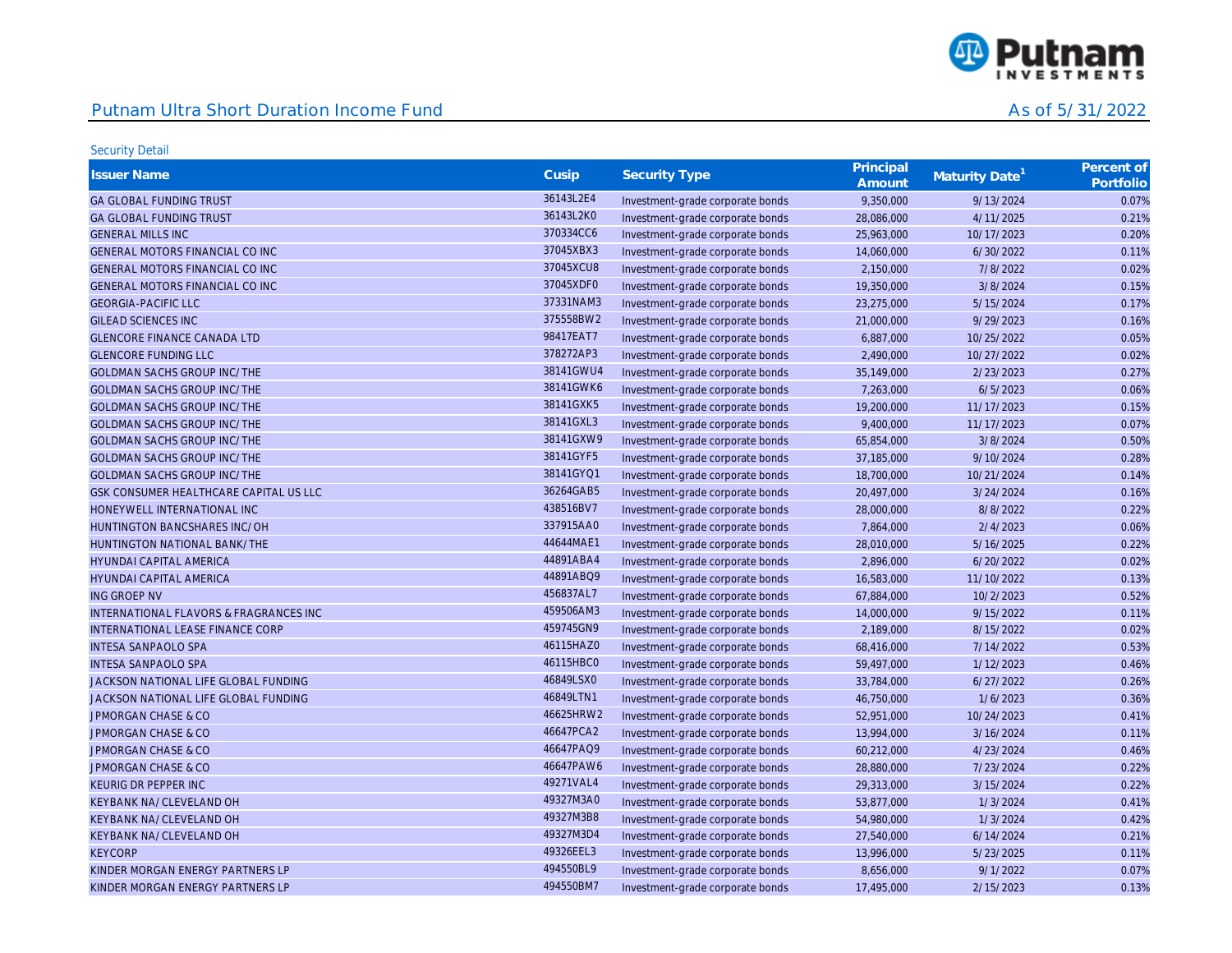

| <b>Issuer Name</b>                             | Cusip     | <b>Security Type</b>             | Principal<br>Amount | Maturity Date <sup>1</sup> | Percent of<br>Portfolio |
|------------------------------------------------|-----------|----------------------------------|---------------------|----------------------------|-------------------------|
| KINDER MORGAN INC                              | 49456BAM3 | Investment-grade corporate bonds | 4,845,000           | 1/15/2023                  | 0.04%                   |
| KINDER MORGAN INC                              | 49456BAN1 | Investment-grade corporate bonds | 12,407,000          | 1/15/2023                  | 0.10%                   |
| <b>L3HARRIS TECHNOLOGIES INC</b>               | 502431AG4 | Investment-grade corporate bonds | 64,900,000          | 3/10/2023                  | 0.50%                   |
| LLOYDS BANKING GROUP PLC                       | 53944YAM5 | Investment-grade corporate bonds | 44,200,000          | 6/15/2023                  | 0.34%                   |
| LLOYDS BANKING GROUP PLC                       | 539439AP4 | Investment-grade corporate bonds | 19,376,000          | 11/7/2023                  | 0.15%                   |
| LLOYDS BANKING GROUP PLC                       | 53944YAN3 | Investment-grade corporate bonds | 51,410,000          | 5/11/2024                  | 0.38%                   |
| MACQUARIE BANK LTD                             | 55608PBK9 | Investment-grade corporate bonds | 19,285,000          | 3/21/2025                  | 0.15%                   |
| MACQUARIE GROUP LTD                            | 55608JAJ7 | Investment-grade corporate bonds | 62,295,000          | 11/28/2023                 | 0.48%                   |
| <b>MACQUARIE GROUP LTD</b>                     | 55608JAM0 | Investment-grade corporate bonds | 59,608,000          | 3/27/2024                  | 0.46%                   |
| MAGALLANES INC                                 | 55903VAA1 | Investment-grade corporate bonds | 28,410,000          | 3/15/2024                  | 0.22%                   |
| MASSMUTUAL GLOBAL FUNDING II                   | 57629WCK4 | Investment-grade corporate bonds | 7,440,000           | 7/1/2022                   | 0.06%                   |
| MASSMUTUAL GLOBAL FUNDING II                   | 57629WDC1 | Investment-grade corporate bonds | 74,780,000          | 4/12/2024                  | 0.57%                   |
| MASSMUTUAL GLOBAL FUNDING II                   | 57629WDF4 | Investment-grade corporate bonds | 28,116,000          | 10/21/2024                 | 0.21%                   |
| MASSMUTUAL GLOBAL FUNDING II                   | 57629WDH0 | Investment-grade corporate bonds | 47,226,000          | 3/21/2025                  | 0.36%                   |
| MET TOWER GLOBAL FUNDING                       | 58989V2A1 | Investment-grade corporate bonds | 23,000,000          | 7/13/2022                  | 0.18%                   |
| MET TOWER GLOBAL FUNDING                       | 58989VAA2 | Investment-grade corporate bonds | 13,300,000          | 1/17/2023                  | 0.10%                   |
| METROPOLITAN LIFE GLOBAL FUNDING I             | 59217GDB2 | Investment-grade corporate bonds | 7,400,000           | 6/17/2022                  | 0.06%                   |
| METROPOLITAN LIFE GLOBAL FUNDING I             | 59217GGW3 | Investment-grade corporate bonds | 27,300,000          | 1/7/2024                   | 0.21%                   |
| METROPOLITAN LIFE GLOBAL FUNDING I             | 59217GEQ8 | Investment-grade corporate bonds | 19,850,000          | 9/27/2024                  | 0.15%                   |
| METROPOLITAN LIFE GLOBAL FUNDING I             | 59217GEX3 | Investment-grade corporate bonds | 19,175,000          | 3/21/2025                  | 0.15%                   |
| MISSISSIPPI POWER CO                           | 605417CC6 | Investment-grade corporate bonds | 21,857,000          | 6/28/2024                  | 0.17%                   |
| MITSUBISHI UFJ FINANCIAL GROUP INC             | 606822AQ7 | Investment-grade corporate bonds | 24,138,000          | 7/25/2022                  | 0.19%                   |
| MITSUBISHI UFJ FINANCIAL GROUP INC             | 606822AS3 | Investment-grade corporate bonds | 16,300,000          | 3/2/2023                   | 0.13%                   |
| MITSUBISHI UFJ FINANCIAL GROUP INC             | 606822AZ7 | Investment-grade corporate bonds | 99,217,000          | 7/26/2023                  | 0.76%                   |
| MIZUHO FINANCIAL GROUP INC                     | 60687YAN9 | Investment-grade corporate bonds | 52,440,000          | 9/11/2022                  | 0.40%                   |
| MIZUHO FINANCIAL GROUP INC                     | 60687YAQ2 | Investment-grade corporate bonds | 13,977,000          | 3/5/2023                   | 0.11%                   |
| MIZUHO FINANCIAL GROUP INC                     | 60687YBC2 | Investment-grade corporate bonds | 36,473,000          | 5/25/2024                  | 0.28%                   |
| MIZUHO FINANCIAL GROUP INC                     | 60687YBG3 | Investment-grade corporate bonds | 36,970,000          | 7/10/2024                  | 0.28%                   |
| MIZUHO FINANCIAL GROUP INC                     | 60687YAU3 | Investment-grade corporate bonds | 8,907,000           | 9/11/2024                  | 0.07%                   |
| MONDELEZ INTERNATIONAL HOLDINGS NETHERLANDS BV | 60920LAE4 | Investment-grade corporate bonds | 6,790,000           | 9/19/2022                  | 0.05%                   |
| <b>MORGAN STANLEY</b>                          | 6174824M3 | Investment-grade corporate bonds | 72,216,000          | 11/1/2022                  | 0.56%                   |
| <b>MORGAN STANLEY</b>                          | 6174468T9 | Investment-grade corporate bonds | 18,500,000          | 11/10/2023                 | 0.14%                   |
| <b>MORGAN STANLEY</b>                          | 6174468W2 | Investment-grade corporate bonds | 23,000,000          | 1/25/2024                  | 0.17%                   |
| <b>MORGAN STANLEY</b>                          | 61744YAG3 | Investment-grade corporate bonds | 62,439,000          | 5/8/2024                   | 0.48%                   |
| NASDAQ INC                                     | 63111XAC5 | Investment-grade corporate bonds | 23,000,000          | 12/21/2022                 | 0.17%                   |
| NATIONAL AUSTRALIA BANK LTD                    | 63254WAA8 | Investment-grade corporate bonds | 36,650,000          | 12/13/2022                 | 0.28%                   |
| NATIONAL AUSTRALIA BANK LTD                    | 6325C0EA5 | Investment-grade corporate bonds | 70,891,000          | 1/12/2025                  | 0.54%                   |
| NATIONAL BANK OF CANADA                        | 63307A2L8 | Investment-grade corporate bonds | 48,000,000          | 8/15/2023                  | 0.37%                   |
| NATIONAL BANK OF CANADA                        | 63307A2Q7 | Investment-grade corporate bonds | 36,500,000          | 8/6/2024                   | 0.28%                   |
| NATWEST GROUP PLC                              | 780097BH3 | Investment-grade corporate bonds | 54,317,000          | 6/25/2024                  | 0.42%                   |
| NATWEST MARKETS PLC                            | 63906YAA6 | Investment-grade corporate bonds | 7,954,000           | 5/21/2023                  | 0.06%                   |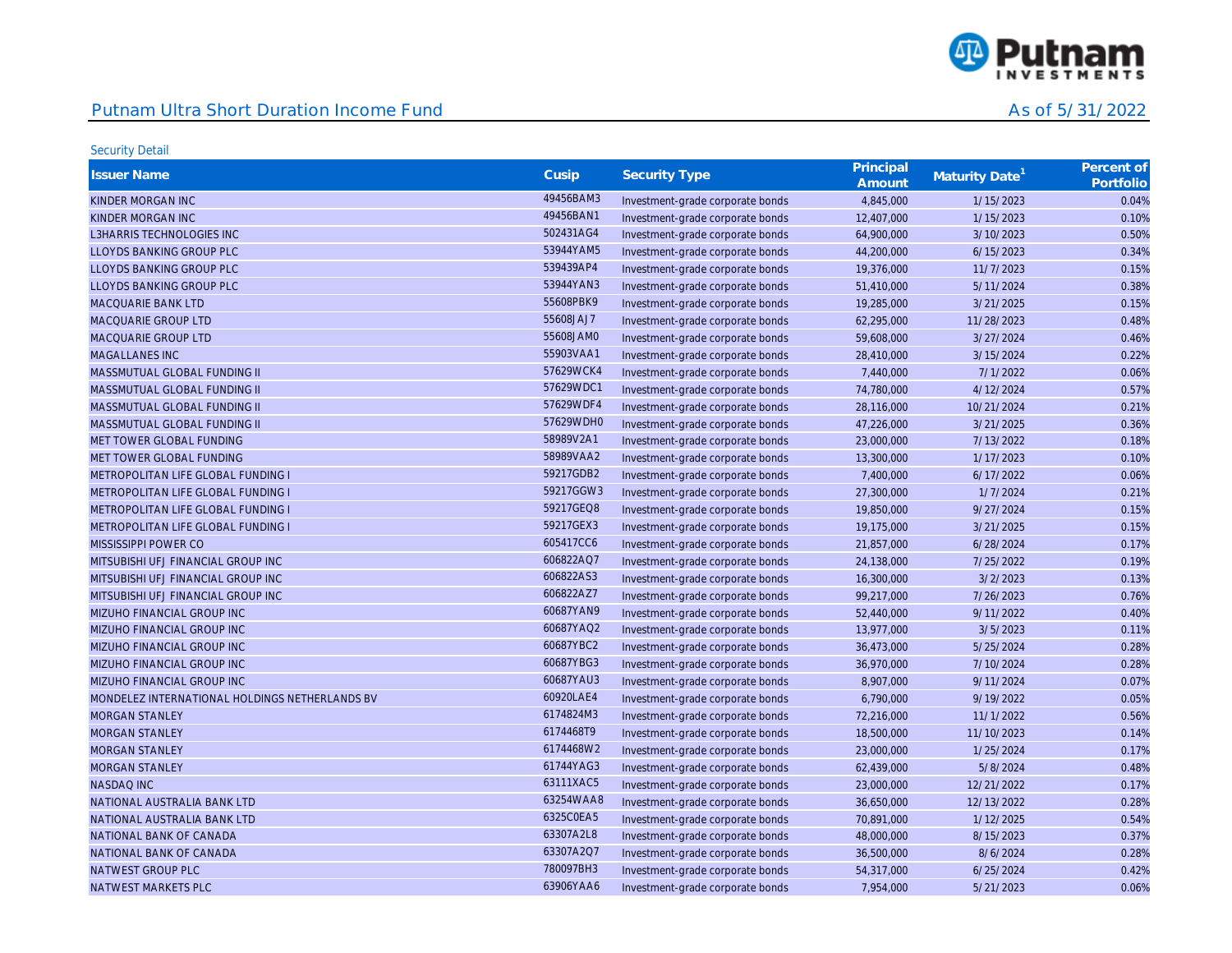

| <b>Issuer Name</b>                                 | Cusip     | <b>Security Type</b>             | Principal<br>Amount | Maturity Date <sup>1</sup> | Percent of<br>Portfolio |
|----------------------------------------------------|-----------|----------------------------------|---------------------|----------------------------|-------------------------|
| NESTLE HOLDINGS INC                                | 641062AQ7 | Investment-grade corporate bonds | 13,931,000          | 1/15/2024                  | 0.10%                   |
| NEW YORK LIFE GLOBAL FUNDING                       | 64952WCR2 | Investment-grade corporate bonds | 47,550,000          | 6/10/2022                  | 0.37%                   |
| NEW YORK LIFE GLOBAL FUNDING                       | 64952WDM2 | Investment-grade corporate bonds | 56,750,000          | 1/10/2023                  | 0.44%                   |
| NEW YORK LIFE GLOBAL FUNDING                       | 64952WDZ3 | Investment-grade corporate bonds | 27,255,000          | 2/2/2023                   | 0.21%                   |
| NEW YORK LIFE GLOBAL FUNDING                       | 64952WDV2 | Investment-grade corporate bonds | 9,500,000           | 10/21/2023                 | 0.07%                   |
| NEW YORK LIFE GLOBAL FUNDING                       | 64952WEL3 | Investment-grade corporate bonds | 9,020,000           | 1/14/2025                  | 0.07%                   |
| NEXTERA ENERGY CAPITAL HOLDINGS INC                | 65339KBT6 | Investment-grade corporate bonds | 70,700,000          | 2/22/2023                  | 0.54%                   |
| NEXTERA ENERGY CAPITAL HOLDINGS INC                | 65339KBV1 | Investment-grade corporate bonds | 18,700,000          | 3/1/2023                   | 0.14%                   |
| NEXTERA ENERGY CAPITAL HOLDINGS INC                | 65339KBX7 | Investment-grade corporate bonds | 61,776,000          | 11/3/2023                  | 0.47%                   |
| <b>NORDEA BANK ABP</b>                             | 65557FAD8 | Investment-grade corporate bonds | 75,281,000          | 9/21/2022                  | 0.58%                   |
| NORDEA BANK ABP                                    | 65557CAZ6 | Investment-grade corporate bonds | 8,522,000           | 8/30/2023                  | 0.07%                   |
| NORTHWESTERN MUTUAL GLOBAL FUNDING                 | 66815L2C2 | Investment-grade corporate bonds | 27,995,000          | 3/25/2024                  | 0.21%                   |
| <b>NUTRIEN LTD</b>                                 | 67077MAV0 | Investment-grade corporate bonds | 15,600,000          | 5/13/2023                  | 0.12%                   |
| <b>ONEOK PARTNERS LP</b>                           | 68268NAJ2 | Investment-grade corporate bonds | 49,821,000          | 10/1/2022                  | 0.38%                   |
| PACIFIC LIFE GLOBAL FUNDING II                     | 6944PL2C2 | Investment-grade corporate bonds | 28,215,000          | 9/23/2023                  | 0.21%                   |
| PACIFIC LIFE GLOBAL FUNDING II                     | 6944PL2F5 | Investment-grade corporate bonds | 47,055,000          | 4/12/2024                  | 0.36%                   |
| PACIFIC LIFE GLOBAL FUNDING II                     | 6944PL2K4 | Investment-grade corporate bonds | 46,685,000          | 1/27/2025                  | 0.35%                   |
| PLAINS ALL AMERICAN PIPELINE LP / PAA FINANCE CORP | 72650RBB7 | Investment-grade corporate bonds | 15,893,000          | 1/31/2023                  | 0.12%                   |
| PPL ELECTRIC UTILITIES CORP                        | 69351UAX1 | Investment-grade corporate bonds | 9,000,000           | 9/28/2023                  | 0.07%                   |
| PPL ELECTRIC UTILITIES CORP                        | 69351UAY9 | Investment-grade corporate bonds | 7,765,000           | 6/24/2024                  | 0.06%                   |
| PRINCIPAL LIFE GLOBAL FUNDING II                   | 74256LEM7 | Investment-grade corporate bonds | 28,000,000          | 4/12/2024                  | 0.21%                   |
| PRINCIPAL LIFE GLOBAL FUNDING II                   | 74256LER6 | Investment-grade corporate bonds | 18,615,000          | 8/23/2024                  | 0.14%                   |
| PROTECTIVE LIFE GLOBAL FUNDING                     | 74368CAZ7 | Investment-grade corporate bonds | 11,851,000          | 10/13/2023                 | 0.09%                   |
| <b>PUBLIC STORAGE</b>                              | 74460WAB3 | Investment-grade corporate bonds | 28,100,000          | 4/23/2024                  | 0.22%                   |
| RABOBANK NEDERLAND                                 | 74977RDD3 | Investment-grade corporate bonds | 27,341,000          | 9/26/2023                  | 0.21%                   |
| RABOBANK NEDERLAND NV NY                           | 21688AAR3 | Investment-grade corporate bonds | 64,725,000          | 1/12/2024                  | 0.49%                   |
| RABOBANK NEDERLAND NV NY                           | 21688AAT9 | Investment-grade corporate bonds | 63,599,000          | 1/10/2025                  | 0.49%                   |
| ROCHE HOLDINGS INC                                 | 771196BZ4 | Investment-grade corporate bonds | 32,790,000          | 9/11/2023                  | 0.25%                   |
| ROYAL BANK OF CANADA                               | 78015K7F5 | Investment-grade corporate bonds | 27,800,000          | 8/5/2022                   | 0.21%                   |
| ROYAL BANK OF CANADA                               | 78015K7E8 | Investment-grade corporate bonds | 42,500,000          | 1/17/2023                  | 0.33%                   |
| ROYAL BANK OF CANADA                               | 78015K7K4 | Investment-grade corporate bonds | 27,919,000          | 10/26/2023                 | 0.21%                   |
| ROYAL BANK OF CANADA                               | 78016EZV2 | Investment-grade corporate bonds | 37,500,000          | 7/29/2024                  | 0.29%                   |
| ROYAL BANK OF CANADA                               | 78016EZY6 | Investment-grade corporate bonds | 45,925,000          | 10/7/2024                  | 0.35%                   |
| SANTANDER HOLDINGS USA INC                         | 80282KAS5 | Investment-grade corporate bonds | 21,353,000          | 1/18/2023                  | 0.16%                   |
| SANTANDER UK GROUP HOLDINGS PLC                    | 80281LAH8 | Investment-grade corporate bonds | 45,069,000          | 1/5/2024                   | 0.35%                   |
| SECURED FORWARD-BACKED NOTE 2021-05                | 81374JAB2 | Investment-grade corporate bonds | 82,500,000          | 6/28/2022                  | 0.63%                   |
| SECURED FORWARD-BACKED NOTE 2021-05                | 81374JAC0 | Investment-grade corporate bonds | 30,000,000          | 9/28/2022                  | 0.23%                   |
| SIEMENS FINANCIERINGSMAATSCHAPPIJ NV               | 82620KBB8 | Investment-grade corporate bonds | 42,200,000          | 3/11/2024                  | 0.32%                   |
| SIMON PROPERTY GROUP LP                            | 828807DR5 | Investment-grade corporate bonds | 28,054,000          | 1/11/2024                  | 0.21%                   |
| SKANDINAVISKA ENSKILDA BANKEN AB                   | 83051GAL2 | Investment-grade corporate bonds | 20,000,000          | 12/12/2022                 | 0.15%                   |
| SKANDINAVISKA ENSKILDA BANKEN AB                   | 83051GAN8 | Investment-grade corporate bonds | 23,478,000          | 9/1/2023                   | 0.18%                   |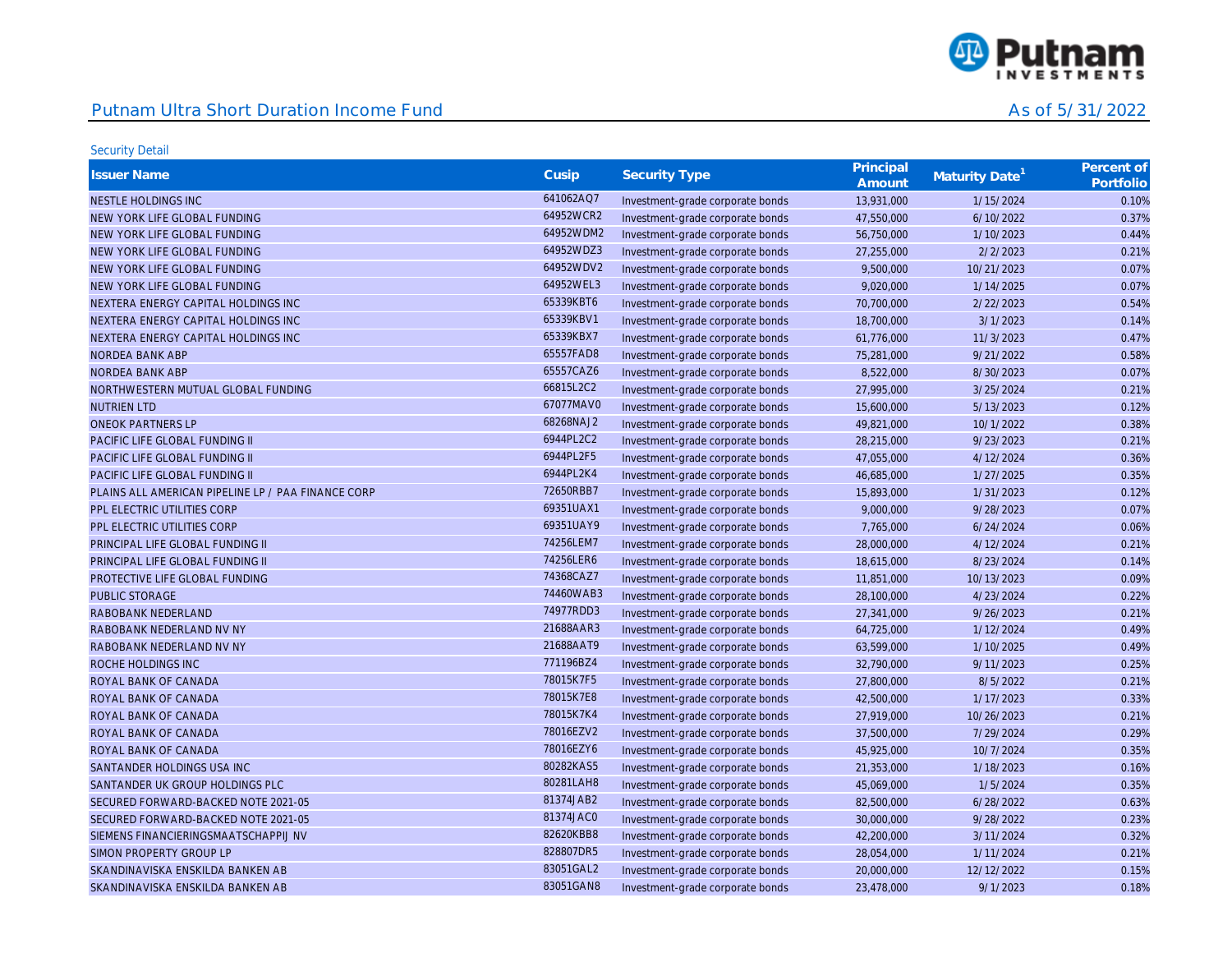

| <b>Issuer Name</b>                  | Cusip     | <b>Security Type</b>             | Principal<br>Amount | Maturity Date <sup>1</sup> | Percent of<br>Portfolio |
|-------------------------------------|-----------|----------------------------------|---------------------|----------------------------|-------------------------|
| SKANDINAVISKA ENSKILDA BANKEN AB    | 83051GAP3 | Investment-grade corporate bonds | 57,957,000          | 9/1/2023                   | 0.44%                   |
| SOCIETE GENERALE SA                 | 83367TBG3 | Investment-grade corporate bonds | 19,579,000          | 1/17/2024                  | 0.15%                   |
| SOUTHERN CO/THE                     | 842587DK0 | Investment-grade corporate bonds | 56,269,000          | 5/10/2023                  | 0.43%                   |
| <b>STARBUCKS CORP</b>               | 855244BB4 | Investment-grade corporate bonds | 14,016,000          | 2/14/2024                  | 0.11%                   |
| <b>STRYKER CORP</b>                 | 863667BB6 | Investment-grade corporate bonds | 14,000,000          | 12/1/2023                  | 0.10%                   |
| SUMITOMO MITSUI FINANCIAL GROUP INC | 86562MAP5 | Investment-grade corporate bonds | 10,614,000          | 7/12/2022                  | 0.08%                   |
| SUMITOMO MITSUI FINANCIAL GROUP INC | 86562MAT7 | Investment-grade corporate bonds | 5,922,000           | 10/18/2022                 | 0.05%                   |
| SUMITOMO MITSUI FINANCIAL GROUP INC | 86562MAU4 | Investment-grade corporate bonds | 36,373,000          | 10/18/2022                 | 0.28%                   |
| SUMITOMO MITSUI FINANCIAL GROUP INC | 86562MAW0 | Investment-grade corporate bonds | 20,603,000          | 1/17/2023                  | 0.16%                   |
| SUMITOMO MITSUI FINANCIAL GROUP INC | 86562MBA7 | Investment-grade corporate bonds | 13,534,000          | 7/19/2023                  | 0.10%                   |
| SUMITOMO MITSUI FINANCIAL GROUP INC | 86562MBE9 | Investment-grade corporate bonds | 32,710,000          | 10/16/2023                 | 0.25%                   |
| SUMITOMO MITSUI TRUST BANK LTD      | 86563VAQ2 | Investment-grade corporate bonds | 47,459,000          | 9/12/2023                  | 0.35%                   |
| SUMITOMO MITSUI TRUST BANK LTD      | 86563VAX7 | Investment-grade corporate bonds | 51,242,000          | 9/16/2024                  | 0.39%                   |
| SVENSKA HANDELSBANKEN AB            | 86959LAF0 | Investment-grade corporate bonds | 17,000,000          | 6/30/2023                  | 0.13%                   |
| <b>SWEDBANK AB</b>                  | 87020PAK3 | Investment-grade corporate bonds | 19,500,000          | 6/2/2023                   | 0.15%                   |
| <b>SWEDBANK AB</b>                  | 87020PAL1 | Investment-grade corporate bonds | 9,653,000           | 9/25/2023                  | 0.07%                   |
| SWEDBANK AB                         | 87020PAR8 | Investment-grade corporate bonds | 28,103,000          | 4/4/2025                   | 0.22%                   |
| <b>SYNCHRONY FINANCIAL</b>          | 87165BAQ6 | Investment-grade corporate bonds | 38,670,000          | 7/25/2022                  | 0.30%                   |
| THERMO FISHER SCIENTIFIC INC        | 883556CN0 | Investment-grade corporate bonds | 46,751,000          | 4/18/2023                  | 0.36%                   |
| THERMO FISHER SCIENTIFIC INC        | 883556CR1 | Investment-grade corporate bonds | 32,726,000          | 10/18/2023                 | 0.25%                   |
| THERMO FISHER SCIENTIFIC INC        | 883556CQ3 | Investment-grade corporate bonds | 14,025,000          | 10/18/2024                 | 0.11%                   |
| TORONTO-DOMINION BANK/THE           | 89114Q3J5 | Investment-grade corporate bonds | 42,000,000          | 7/22/2022                  | 0.32%                   |
| TORONTO-DOMINION BANK/THE           | 89114QCF3 | Investment-grade corporate bonds | 57,295,000          | 1/27/2023                  | 0.44%                   |
| TORONTO-DOMINION BANK/THE           | 89114QCJ5 | Investment-grade corporate bonds | 11,127,000          | 9/11/2023                  | 0.08%                   |
| TORONTO-DOMINION BANK/THE           | 89114TZS4 | Investment-grade corporate bonds | 23,419,000          | 3/8/2024                   | 0.18%                   |
| TORONTO-DOMINION BANK/THE           | 89114TZF2 | Investment-grade corporate bonds | 36,820,000          | 9/10/2024                  | 0.28%                   |
| TOYOTA MOTOR CREDIT CORP            | 89236THN8 | Investment-grade corporate bonds | 18,500,000          | 10/14/2022                 | 0.14%                   |
| TOYOTA MOTOR CREDIT CORP            | 89236TJE6 | Investment-grade corporate bonds | 32,700,000          | 4/6/2023                   | 0.25%                   |
| TOYOTA MOTOR CREDIT CORP            | 89236THV0 | Investment-grade corporate bonds | 55,600,000          | 1/11/2024                  | 0.42%                   |
| TOYOTA MOTOR CREDIT CORP            | 89236TJP1 | Investment-grade corporate bonds | 47,610,000          | 9/13/2024                  | 0.36%                   |
| <b>TRANSCANADA PIPELINES LTD</b>    | 89352HBB4 | Investment-grade corporate bonds | 23,370,000          | 10/12/2024                 | 0.17%                   |
| <b>TRUIST BANK</b>                  | 89788JAC3 | Investment-grade corporate bonds | 38,890,000          | 3/9/2023                   | 0.30%                   |
| <b>TRUIST BANK</b>                  | 89788JAD1 | Investment-grade corporate bonds | 55,450,000          | 1/17/2024                  | 0.42%                   |
| <b>UBS AG/LONDON</b>                | 902674YC8 | Investment-grade corporate bonds | 47,500,000          | 2/9/2024                   | 0.36%                   |
| <b>UBS AG/LONDON</b>                | 902674YT1 | Investment-grade corporate bonds | 2,480,000           | 1/13/2025                  | 0.02%                   |
| <b>UBS GROUP AG</b>                 | 90352JAD5 | Investment-grade corporate bonds | 50,313,000          | 8/15/2023                  | 0.39%                   |
| <b>UBS GROUP AG</b>                 | 90352JAE3 | Investment-grade corporate bonds | 46,684,000          | 8/15/2023                  | 0.36%                   |
| US BANK NA/CINCINNATI OH            | 90331HPG2 | Investment-grade corporate bonds | 47,500,000          | 12/9/2022                  | 0.37%                   |
| US BANK NA/CINCINNATI OH            | 90331HPM9 | Investment-grade corporate bonds | 7,984,000           | 6/2/2023                   | 0.06%                   |
| <b>VERIZON COMMUNICATIONS INC</b>   | 92343VEP5 | Investment-grade corporate bonds | 80,834,000          | 5/15/2025                  | 0.62%                   |
| <b>VMWARE INC</b>                   | 928563AH8 | Investment-grade corporate bonds | 18,765,000          | 8/15/2024                  | 0.14%                   |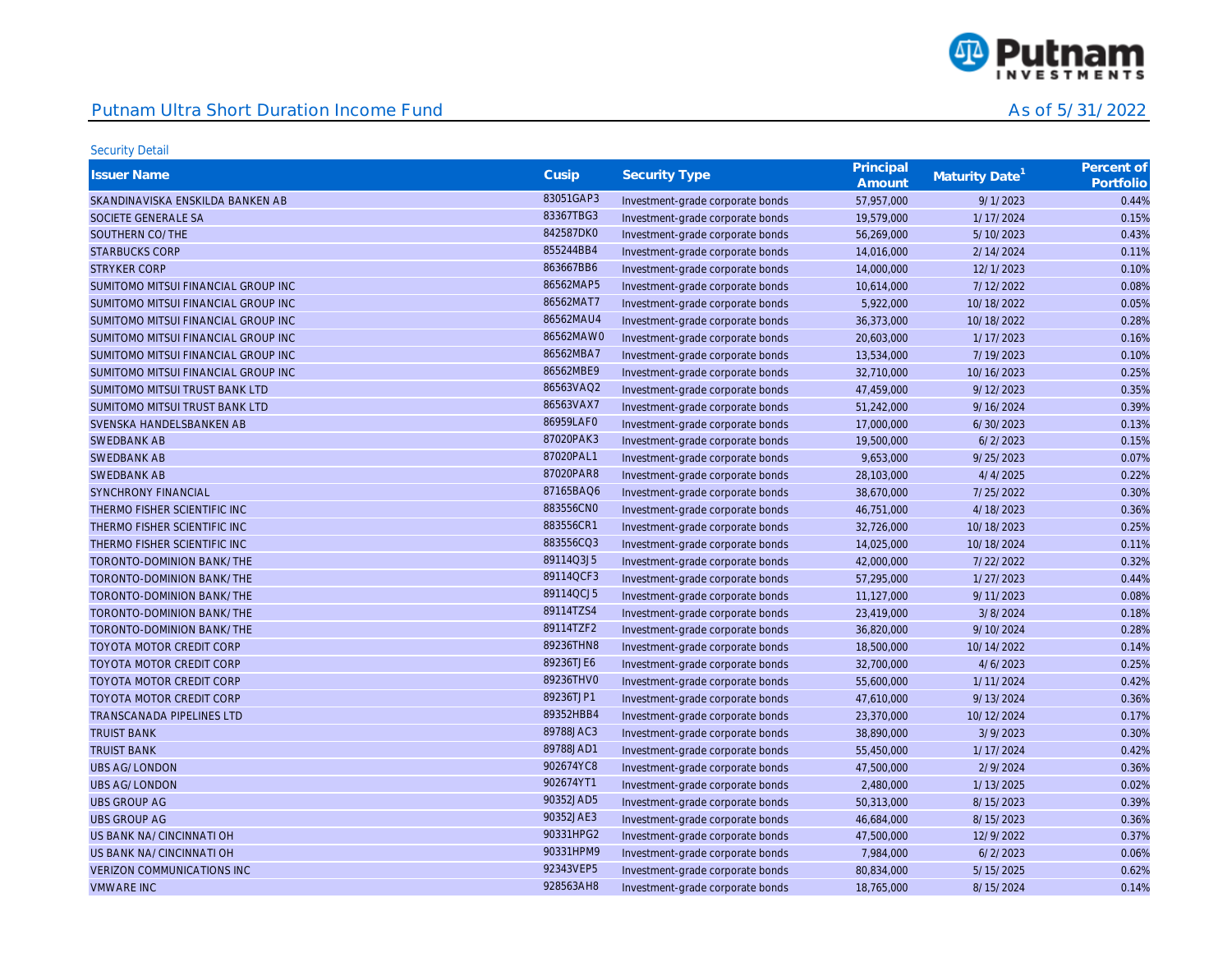

| <b>Issuer Name</b>                                          | Cusip     | <b>Security Type</b>             | Principal<br>Amount | Maturity Date | Percent of<br>Portfolio |
|-------------------------------------------------------------|-----------|----------------------------------|---------------------|---------------|-------------------------|
| VOLKSWAGEN GROUP OF AMERICA FINANCE LLC                     | 928668BQ4 | Investment-grade corporate bonds | 51,319,000          | 6/7/2024      | 0.39%                   |
| <b>WELLS FARGO &amp; CO</b>                                 | 94986RPV7 | Investment-grade corporate bonds | 9,100,000           | 5/17/2023     | 0.07%                   |
| <b>WELLS FARGO &amp; CO</b>                                 | 949746SJ1 | Investment-grade corporate bonds | 68,635,000          | 10/31/2023    | 0.53%                   |
| <b>WESTLAKE CORP</b>                                        | 960413AX0 | Investment-grade corporate bonds | 7,332,000           | 8/15/2024     | 0.05%                   |
| <b>WESTPAC BANKING CORP</b>                                 | 961214EK5 | Investment-grade corporate bonds | 17,300,000          | 1/13/2023     | 0.13%                   |
| <b>WESTPAC BANKING CORP</b>                                 | 961214EV1 | Investment-grade corporate bonds | 43,562,000          | 11/18/2024    | 0.33%                   |
| WHIRLPOOL CORP                                              | 96332HCE7 | Investment-grade corporate bonds | 18,328,000          | 6/1/2022      | 0.14%                   |
| <b>XCEL ENERGY INC</b>                                      | 98389BAZ3 | Investment-grade corporate bonds | 9,189,000           | 10/15/2023    | 0.07%                   |
| <b>BNP PARIBAS SA</b>                                       | $\cdots$  | Repurchase agreement             | 75,000,000          | 7/6/2022      | 0.58%                   |
| ROYAL BANK OF CANADA                                        | $\Box$    | Repurchase agreement             | 25,000,000          | 7/6/2022      | 0.19%                   |
| AMERIQUEST MORTGAGE SECURITIES INC ASSET BACKED PASS-THROUG | 03072SV28 | Residential MBS (non-agency)     | 3,222,742           | 1/25/2036     | 0.02%                   |
| AMERIQUEST MORTGAGE SECURITIES INC ASSET-BACKED PASS-THROUG | 03072SQ32 | Residential MBS (non-agency)     | 7,483,240           | 11/25/2035    | 0.06%                   |
| ANGEL OAK MORTGAGE FUND EU TRUST                            | 03463UAA5 | Residential MBS (non-agency)     | 2,817,703           | 7/26/2049     | 0.02%                   |
| ANGEL OAK MORTGAGE TRUST 2019-5                             | 03464KAA6 | Residential MBS (non-agency)     | 1,168,565           | 10/25/2049    | 0.01%                   |
| ANGEL OAK MORTGAGE TRUST 2020-3                             | 03465LAA3 | Residential MBS (non-agency)     | 13,264,653          | 4/25/2065     | 0.10%                   |
| ANGEL OAK MORTGAGE TRUST I LLC 2018-3                       | 03464NAA0 | Residential MBS (non-agency)     | 822,054             | 9/25/2048     | 0.01%                   |
| ANGEL OAK MORTGAGE TRUST I LLC 2019-1                       | 03464MAA2 | Residential MBS (non-agency)     | 1,299,071           | 11/25/2048    | 0.01%                   |
| ANGEL OAK MORTGAGE TRUST I LLC 2019-2                       | 03463WAA1 | Residential MBS (non-agency)     | 178,222             | 3/25/2049     | 0.00%                   |
| ARROYO MORTGAGE TRUST 2019-2                                | 042858AA8 | Residential MBS (non-agency)     | 4,908,500           | 4/25/2049     | 0.04%                   |
| ARROYO MORTGAGE TRUST 2019-3                                | 04285AAA3 | Residential MBS (non-agency)     | 6,478,441           | 10/25/2048    | 0.05%                   |
| ASSET-BACKED PASS-THROUGH CERTIFICATES SERIES 2004-R5       | 03072SRX5 | Residential MBS (non-agency)     | 417,483             | 7/25/2034     | 0.00%                   |
| ASSET-BACKED PASS-THROUGH CERTIFICATES SERIES 2005-R4       | 03072SC45 | Residential MBS (non-agency)     | 5,564,557           | 7/25/2035     | 0.04%                   |
| BEAR STEARNS ASSET BACKED SECURITIES I TRUST 2007-HE7       | 07387VAA7 | Residential MBS (non-agency)     | 933,599             | 10/25/2037    | 0.01%                   |
| <b>BRAVO RESIDENTIAL FUNDING TRUST</b>                      | 10569EAA9 | Residential MBS (non-agency)     | 8,188,382           | 3/25/2060     | 0.06%                   |
| BRAVO RESIDENTIAL FUNDING TRUST 2019-1                      | 10568GAD9 | Residential MBS (non-agency)     | 2,230,632           | 3/25/2058     | 0.02%                   |
| BRAVO RESIDENTIAL FUNDING TRUST 2019-NOM2                   | 10569AAA7 | Residential MBS (non-agency)     | 6,158,619           | 11/25/2059    | 0.05%                   |
| BRAVO RESIDENTIAL FUNDING TRUST 2020-NOM1                   | 105699AA0 | Residential MBS (non-agency)     | 5,573,457           | 5/25/2060     | 0.04%                   |
| BRAVO RESIDENTIAL FUNDING TRUST 2021-HE1                    | 10569QAA2 | Residential MBS (non-agency)     | 11,512,386          | 1/25/2070     | 0.09%                   |
| BRAVO RESIDENTIAL FUNDING TRUST 2021-NOM1                   | 10569TAA6 | Residential MBS (non-agency)     | 4,817,450           | 2/25/2049     | 0.04%                   |
| CARRINGTON MORTGAGE LOAN TRUST SERIES 2006-RFC1             | 14453EAD4 | Residential MBS (non-agency)     | 367,242             | 3/25/2036     | 0.00%                   |
| CARRINGTON MORTGAGE LOAN TRUST SERIES 2007-HE1              | 14454EAC5 | Residential MBS (non-agency)     | 5,240,401           | 6/25/2037     | 0.04%                   |
| CASCADE FUNDING MORTGAGE TRUST 2020-HB2                     | 12527LAA0 | Residential MBS (non-agency)     | 6,734,416           | 6/25/2036     | 0.05%                   |
| C-BASS MORTGAGE LOAN ASSET-BACKED CERTIFICATES SERIES 2005- | 12489WPL2 | Residential MBS (non-agency)     | 556,096             | 11/25/2035    | 0.00%                   |
| CFMT 2021-HB5 LLC                                           | 12526PAA2 | Residential MBS (non-agency)     | 12,345,900          | 2/25/2031     | 0.09%                   |
| CIT MORTGAGE LOAN TRUST 2007-1                              | 12559QAD4 | Residential MBS (non-agency)     | 111,720             | 10/25/2037    | 0.00%                   |
| CITIGROUP MORTGAGE LOAN TRUST INC                           | 17307G2R8 | Residential MBS (non-agency)     | 1,000,212           | 1/25/2036     | 0.01%                   |
| COLT 2021-HX1 MORTGAGE LOAN TRUST                           | 19688KAA2 | Residential MBS (non-agency)     | 21,437,839          | 10/25/2066    | 0.15%                   |
| <b>COLT FUNDING LLC</b>                                     | 19688DAA8 | Residential MBS (non-agency)     | 3,547,684           | 12/25/2064    | 0.03%                   |
| CREDIT SUISSE MORTGAGE CAPITAL CERTIFICATES                 | 12659LAA0 | Residential MBS (non-agency)     | 2,389,958           | 4/25/2065     | 0.02%                   |
| CREDIT SUISSE MORTGAGE CAPITAL CERTIFICATES                 | 12659LAB8 | Residential MBS (non-agency)     | 6,500,000           | 4/25/2065     | 0.05%                   |
| CSMC 2020-AFC1 TRUST                                        | 12597MAA3 | Residential MBS (non-agency)     | 11,527,881          | 2/25/2050     | 0.09%                   |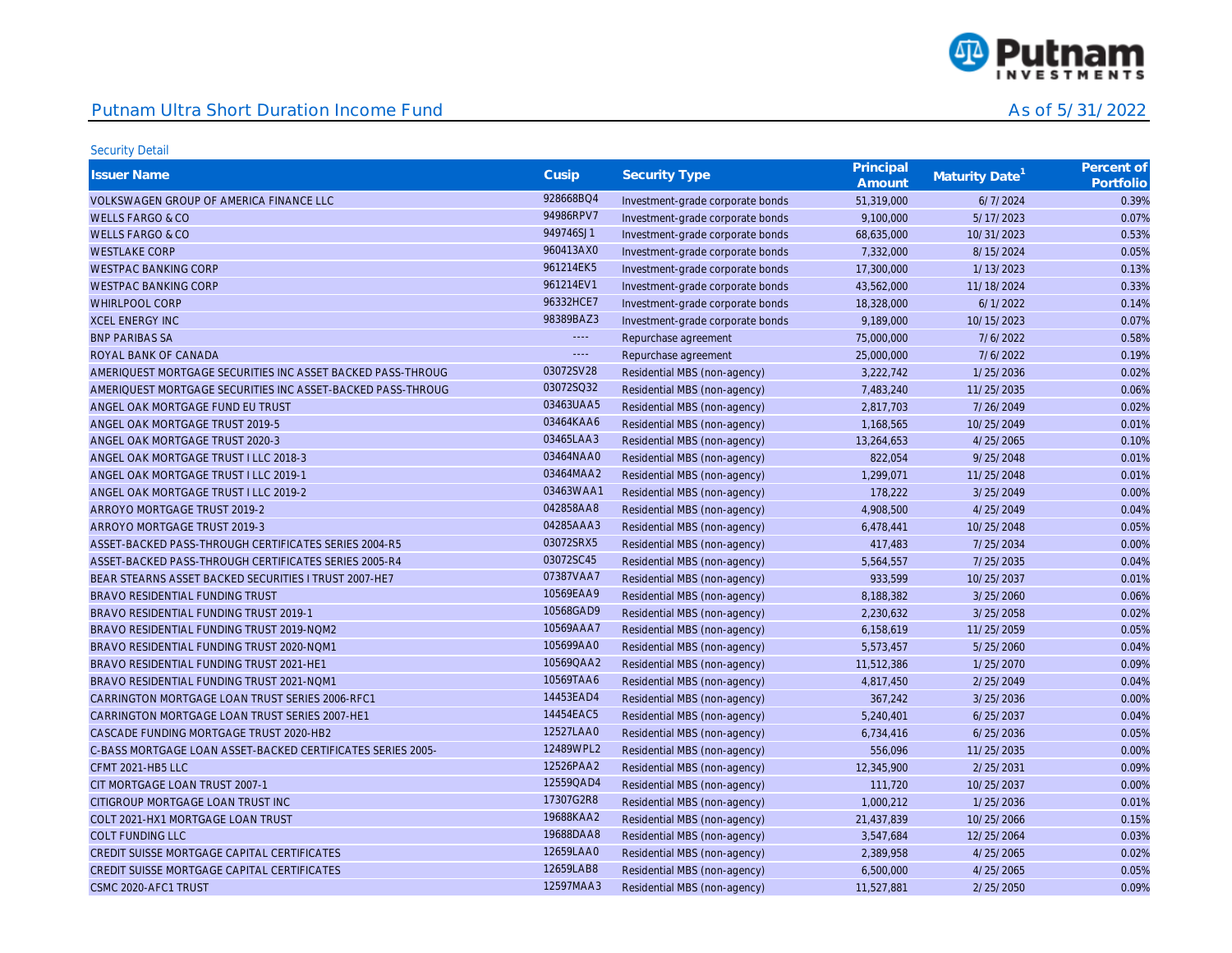

| <b>Issuer Name</b>                                   | Cusip     | <b>Security Type</b>         | Principal<br>Amount | Maturity Date <sup>1</sup> | Percent of<br>Portfolio |
|------------------------------------------------------|-----------|------------------------------|---------------------|----------------------------|-------------------------|
| CSMC SERIES 2015-2R                                  | 12649QBG8 | Residential MBS (non-agency) | 241,002             | 8/27/2036                  | 0.00%                   |
| CSMC SERIES 2019-NOM1                                | 12655VAA2 | Residential MBS (non-agency) | 5,503,876           | 10/25/2059                 | 0.04%                   |
| CWABS ASSET-BACKED CERTIFICATES TRUST 2004-10        | 126673JV5 | Residential MBS (non-agency) | 1,025,983           | 12/25/2034                 | 0.01%                   |
| CWABS ASSET-BACKED CERTIFICATES TRUST 2005-BC3       | 1266733F7 | Residential MBS (non-agency) | 712,886             | 6/25/2035                  | 0.01%                   |
| ELLINGTON FINANCIAL MORTGAGE TRUST                   | 31573TAA6 | Residential MBS (non-agency) | 3,843,297           | 11/25/2059                 | 0.03%                   |
| ELLINGTON FINANCIAL MORTGAGE TRUST 2020-2            | 31573WAA9 | Residential MBS (non-agency) | 1,940,057           | 10/25/2065                 | 0.01%                   |
| ENCORE CREDIT RECEIVABLES TRUST 2005-4               | 29256PAY0 | Residential MBS (non-agency) | 3,794,666           | 1/25/2036                  | 0.03%                   |
| EQUIFIRST MORTGAGE LOAN TRUST 2005-1                 | 29445FCQ9 | Residential MBS (non-agency) | 381,357             | 4/25/2035                  | 0.00%                   |
| FANNIE MAE CONNECTICUT AVENUE SECURITIES             | 30711XAH7 | Residential MBS (non-agency) | 651,005             | 5/25/2024                  | 0.01%                   |
| FANNIE MAE CONNECTICUT AVENUE SECURITIES             | 30711XAM6 | Residential MBS (non-agency) | 1,956,503           | 7/25/2024                  | 0.02%                   |
| FANNIE MAE CONNECTICUT AVENUE SECURITIES             | 30711XDA9 | Residential MBS (non-agency) | 1,998,863           | 1/25/2029                  | 0.02%                   |
| <b>FANNIE MAE REMICS</b>                             | 64828EAA3 | Residential MBS (non-agency) | 2,404,068           | 9/25/2059                  | 0.02%                   |
| FIRST FRANKIN MORTGAGE LOAN TRUST 2006-FF3           | 362334AV6 | Residential MBS (non-agency) | 3,814,174           | 2/25/2036                  | 0.03%                   |
| FIRST FRANKLIN MORTGAGE LOAN TRUST 2004-FF7          | 32027NLA7 | Residential MBS (non-agency) | 302,714             | 9/25/2034                  | 0.00%                   |
| FIRST FRANKLIN MORTGAGE LOAN TRUST 2005-FF9          | 32027NVV0 | Residential MBS (non-agency) | 372,330             | 10/25/2035                 | 0.00%                   |
| FIRST FRANKLIN MORTGAGE LOAN TRUST 2006-FF7          | 320277AB2 | Residential MBS (non-agency) | 4,948,559           | 5/25/2036                  | 0.04%                   |
| FIRST FRANKLIN MORTGAGE LOAN TRUST SERIES 2005-FF12  | 32027NXW6 | Residential MBS (non-agency) | 68,414              | 11/25/2036                 | 0.00%                   |
| FREDDIE MAC STACR TRUST 2018-HOA2                    | 35563XAA0 | Residential MBS (non-agency) | 7,168               | 10/25/2048                 | 0.00%                   |
| FREDDIE MAC STRUCTURED AGENCY CREDIT RISK DEBT NOTES | 3137G0QX0 | Residential MBS (non-agency) | 8,559,139           | 3/25/2030                  | 0.07%                   |
| <b>FWD SECURITIZATION TRUST</b>                      | 302980AA5 | Residential MBS (non-agency) | 3,675,218           | 6/25/2049                  | 0.03%                   |
| <b>FWD SECURITIZATION TRUST</b>                      | 36167VAA2 | Residential MBS (non-agency) | 3,015,492           | 11/25/2059                 | 0.02%                   |
| FWD SECURITIZATION TRUST 2020-INV1                   | 302985AA4 | Residential MBS (non-agency) | 2,980,513           | 1/25/2050                  | 0.02%                   |
| <b>GALTON FUNDING MORTGAGE TRUST 2019-2</b>          | 36418AAJ6 | Residential MBS (non-agency) | 2,992,772           | 6/25/2059                  | 0.02%                   |
| GS MORTGAGE-BACKED SECURITIES TRUST 2020-NOM1        | 36259WAA9 | Residential MBS (non-agency) | 2,047,464           | 9/27/2060                  | 0.01%                   |
| GSAA HOME EQUITY TRUST 2005-8                        | 362341CT4 | Residential MBS (non-agency) | 769,490             | 6/25/2035                  | 0.01%                   |
| <b>GSAA TRUST</b>                                    | 362334AA2 | Residential MBS (non-agency) | 3,996,955           | 12/25/2035                 | 0.03%                   |
| GSAMP TRUST 2006-HE7                                 | 36245EAE8 | Residential MBS (non-agency) | 311,672             | 10/25/2046                 | 0.00%                   |
| HOME EQUITY ASSET TRUST 2006-1                       | 437084RY4 | Residential MBS (non-agency) | 3,226,277           | 4/25/2036                  | 0.02%                   |
| HOME EQUITY ASSET TRUST 2006-4                       | 437084VJ2 | Residential MBS (non-agency) | 2,249,269           | 8/25/2036                  | 0.02%                   |
| <b>HOME RE 2018-1 LTD</b>                            | 43730MAA6 | Residential MBS (non-agency) | 1,594,763           | 10/25/2028                 | 0.01%                   |
| HOMEBANC MORTGAGE TRUST 2005-4                       | 43739EBS5 | Residential MBS (non-agency) | 1,008,542           | 10/25/2035                 | 0.01%                   |
| HOMEWARD OPPORTUNITIES FUND I TRUST 2020-2           | 43789XAA2 | Residential MBS (non-agency) | 1,197,261           | 5/25/2065                  | 0.01%                   |
| IMPERIAL FUND MORTGAGE TRUST 2022-NOM2               | 45276PAA4 | Residential MBS (non-agency) | 8,586,622           | 3/25/2067                  | 0.06%                   |
| JP MORGAN MORTGAGE ACQUISITION TRUST 2007-CH2        | 46630MAX0 | Residential MBS (non-agency) | 4,328,797           | 1/25/2037                  | 0.03%                   |
| JP MORGAN RESECURITIZATION TRUST SERIES 2014-1       | 46641TBG8 | Residential MBS (non-agency) | 1,498,982           | 6/26/2035                  | 0.01%                   |
| LONG BEACH MORTGAGE LOAN TRUST 2004-1                | 542514EU4 | Residential MBS (non-agency) | 336,695             | 2/25/2034                  | 0.00%                   |
| LONG BEACH MORTGAGE LOAN TRUST 2005-2                | 542514KV5 | Residential MBS (non-agency) | 1,587,081           | 4/25/2035                  | 0.01%                   |
| MASTR ASSET-BACKED SECURITIES TRUST 2006-FRE1        | 57643LPP5 | Residential MBS (non-agency) | 359,074             | 12/25/2035                 | 0.00%                   |
| MFA 2020-NOM1 TRUST                                  | 552754AA1 | Residential MBS (non-agency) | 1,889,327           | 3/25/2065                  | 0.01%                   |
| MFA 2021-NOM1 TRUST                                  | 55283FAA6 | Residential MBS (non-agency) | 8,540,632           | 4/25/2065                  | 0.06%                   |
| MORGAN STANLEY ABS CAPITAL I INC TRUST 2006-NC1      | 61744CYB6 | Residential MBS (non-agency) | 4,950,193           | 12/25/2035                 | 0.04%                   |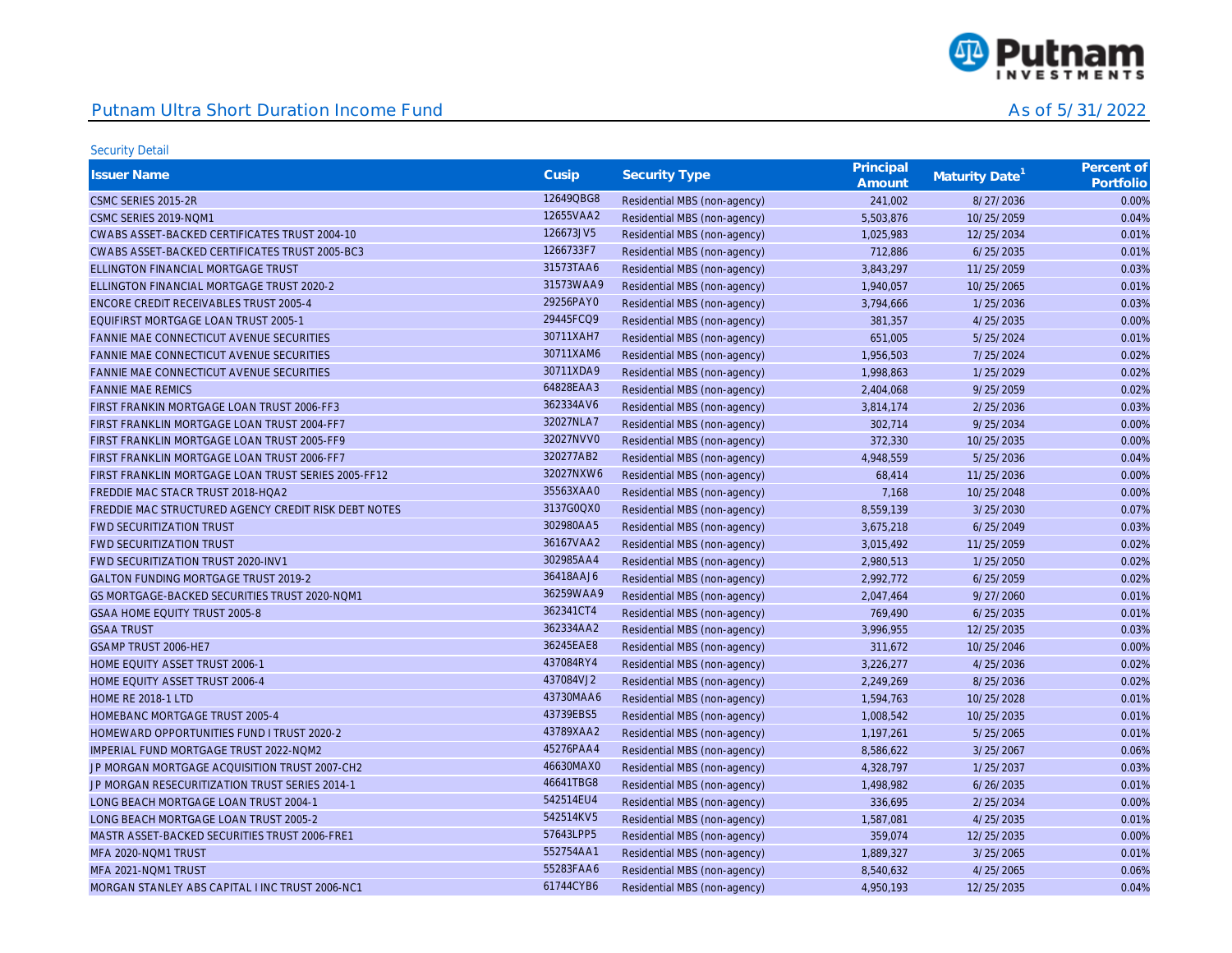

| <b>Issuer Name</b>                                          | Cusip     | <b>Security Type</b>         | Principal<br>Amount | Maturity Date <sup>1</sup> | Percent of<br>Portfolio |
|-------------------------------------------------------------|-----------|------------------------------|---------------------|----------------------------|-------------------------|
| NATIONSTAR HOME EQUITY LOAN TRUST 2007-B                    | 63860LAE0 | Residential MBS (non-agency) | 5,142,617           | 4/25/2037                  | 0.04%                   |
| NEW CENTURY HOME EQUITY LOAN TRUST SERIES 2005-C            | 64352VNY3 | Residential MBS (non-agency) | 1,055,798           | 12/25/2035                 | 0.01%                   |
| NEW RESIDENTIAL MORTGAGE LOAN TRUST 2018-4                  | 64828FCQ3 | Residential MBS (non-agency) | 4,861,669           | 1/25/2048                  | 0.04%                   |
| NEW RESIDENTIAL MORTGAGE LOAN TRUST 2020-NOM1               | 64830VAA1 | Residential MBS (non-agency) | 1,468,355           | 1/26/2060                  | 0.01%                   |
| NOMURA HOME EQUITY LOAN INC HOME EQUITY LOAN TRUST SERIES 2 | 65536HAG3 | Residential MBS (non-agency) | 119,848             | 5/25/2035                  | 0.00%                   |
| OBX 2020-EXP2 TRUST                                         | 67448VAF7 | Residential MBS (non-agency) | 1,306,008           | 5/25/2060                  | 0.01%                   |
| OBX 2020-EXP2 TRUST                                         | 67448VAM2 | Residential MBS (non-agency) | 13,736,085          | 5/25/2060                  | 0.10%                   |
| OBX 2020-EXP3 TRUST                                         | 67448WBD9 | Residential MBS (non-agency) | 574,166             | 1/25/2060                  | 0.00%                   |
| PARK PLACE SECURITIES INC ASSET-BACKED PASS-THROUGH CERTIFI | 70069FCX3 | Residential MBS (non-agency) | 942,537             | 12/25/2034                 | 0.01%                   |
| RADNOR RE 2019-1 LTD                                        | 75049SAB9 | Residential MBS (non-agency) | 3,851,475           | 2/25/2029                  | 0.03%                   |
| RAMP SERIES 2005-EFC4 TRUST                                 | 76112BC73 | Residential MBS (non-agency) | 2,968,933           | 9/25/2035                  | 0.02%                   |
| RAMP SERIES 2005-RS2 TRUST                                  | 76112BKE9 | Residential MBS (non-agency) | 729,245             | 2/25/2035                  | 0.01%                   |
| RAMP SERIES 2005-RS6 TRUST                                  | 76112BTV2 | Residential MBS (non-agency) | 878,792             | 6/25/2035                  | 0.01%                   |
| RAMP SERIES 2006-EFC2 TRUST                                 | 749238AD3 | Residential MBS (non-agency) | 866,046             | 12/25/2036                 | 0.01%                   |
| RASC SERIES 2004-KS10 TRUST                                 | 76110WG34 | Residential MBS (non-agency) | 961,110             | 11/25/2034                 | 0.01%                   |
| RASC SERIES 2005-KS1 TRUST                                  | 76110WM45 | Residential MBS (non-agency) | 1,627,741           | 2/25/2035                  | 0.01%                   |
| RASC SERIES 2006-KS3 TRUST                                  | 76113ABL4 | Residential MBS (non-agency) | 2,020,295           | 4/25/2036                  | 0.02%                   |
| RASC SERIES 2006-KS6 TRUST                                  | 75406WAD3 | Residential MBS (non-agency) | 1,512,487           | 8/25/2036                  | 0.01%                   |
| RASC SERIES 2006-KS7 TRUST                                  | 75406XAD1 | Residential MBS (non-agency) | 171,963             | 9/25/2036                  | 0.00%                   |
| RESIDENTIAL MORTGAGE LOAN TRUST 2019-2                      | 76119DAA7 | Residential MBS (non-agency) | 426,372             | 5/25/2059                  | 0.00%                   |
| RESIDENTIAL MORTGAGE LOAN TRUST 2019-3                      | 76119NAA5 | Residential MBS (non-agency) | 2,651,422           | 9/25/2059                  | 0.02%                   |
| SECURITIZED ASSET BACKED RECEIVABLES LLC TRUST 2006-CB1     | 81375WHF6 | Residential MBS (non-agency) | 4,518,699           | 1/25/2036                  | 0.03%                   |
| SG RESIDENTIAL MORTGAGE TRUST 2019-3                        | 78432BAA7 | Residential MBS (non-agency) | 176,500             | 9/25/2059                  | 0.00%                   |
| SG RESIDENTIAL MORTGAGE TRUST 2022-1                        | 78433QAA3 | Residential MBS (non-agency) | 7,851,966           | 3/27/2062                  | 0.06%                   |
| SOUNDVIEW HOME LOAN TRUST 2005-OPT3                         | 83611MGU6 | Residential MBS (non-agency) | 4,454,700           | 11/25/2035                 | 0.03%                   |
| SOUNDVIEW HOME LOAN TRUST 2006-OPT1                         | 83611MLZ9 | Residential MBS (non-agency) | 1,918,845           | 3/25/2036                  | 0.01%                   |
| STACR TRUST 2018-HRP2                                       | 35564AAK7 | Residential MBS (non-agency) | 1,125,554           | 2/25/2047                  | 0.01%                   |
| STAR 2021-1 TRUST                                           | 85573GAA0 | Residential MBS (non-agency) | 6,845,560           | 5/25/2065                  | 0.05%                   |
| STARWOOD MORTGAGE RESIDENTIAL TRUST 2019-INV1               | 85572JAA5 | Residential MBS (non-agency) | 775,208             | 9/27/2049                  | 0.01%                   |
| STARWOOD MORTGAGE RESIDENTIAL TRUST 2021-4                  | 85573PAA0 | Residential MBS (non-agency) | 10,525,874          | 8/25/2056                  | 0.08%                   |
| STARWOOD MORTGAGE RESIDENTIAL TRUST 2022-2                  | 85573UAA9 | Residential MBS (non-agency) | 8,538,032           | 2/25/2067                  | 0.06%                   |
| STRUCTURED ASSET INVESTMENT LOAN TRUST 2005-HE3             | 86358EWX0 | Residential MBS (non-agency) | 3,201,655           | 9/25/2035                  | 0.02%                   |
| STRUCTURED ASSET SECURITIES CORP 2005-WF1                   | 86359BV73 | Residential MBS (non-agency) | 1,460,162           | 2/25/2035                  | 0.01%                   |
| STRUCTURED ASSET SECURITIES CORP MORTGAGE LOAN TRUST 2005-N | 86359DCR6 | Residential MBS (non-agency) | 2,430,135           | 5/25/2035                  | 0.02%                   |
| STRUCTURED ASSET SECURITIES CORP MORTGAGE LOAN TRUST 2006-O | 86359UAE9 | Residential MBS (non-agency) | 279,903             | 4/25/2036                  | 0.00%                   |
| STRUCTURED ASSET SECURITIES CORP MORTGAGE LOAN TRUST 2006-W | 863576FL3 | Residential MBS (non-agency) | 1,392,574           | 2/25/2036                  | 0.01%                   |
| <b>TOWD POINT HE TRUST</b>                                  | 89180DAA4 | Residential MBS (non-agency) | 8,536,348           | 2/25/2063                  | 0.06%                   |
| TOWD POINT MORTGAGE TRUST 2015-2                            | 89171YBB6 | Residential MBS (non-agency) | 1,523,501           | 11/25/2057                 | 0.01%                   |
| TOWD POINT MORTGAGE TRUST 2017-3                            | 89169DAA9 | Residential MBS (non-agency) | 3,601,258           | 7/25/2057                  | 0.03%                   |
| TOWD POINT MORTGAGE TRUST 2018-1                            | 89176EAA8 | Residential MBS (non-agency) | 4,935,251           | 1/25/2058                  | 0.04%                   |
| TOWD POINT MORTGAGE TRUST 2019-HY1                          | 89177EAA7 | Residential MBS (non-agency) | 5,970,147           | 10/25/2048                 | 0.05%                   |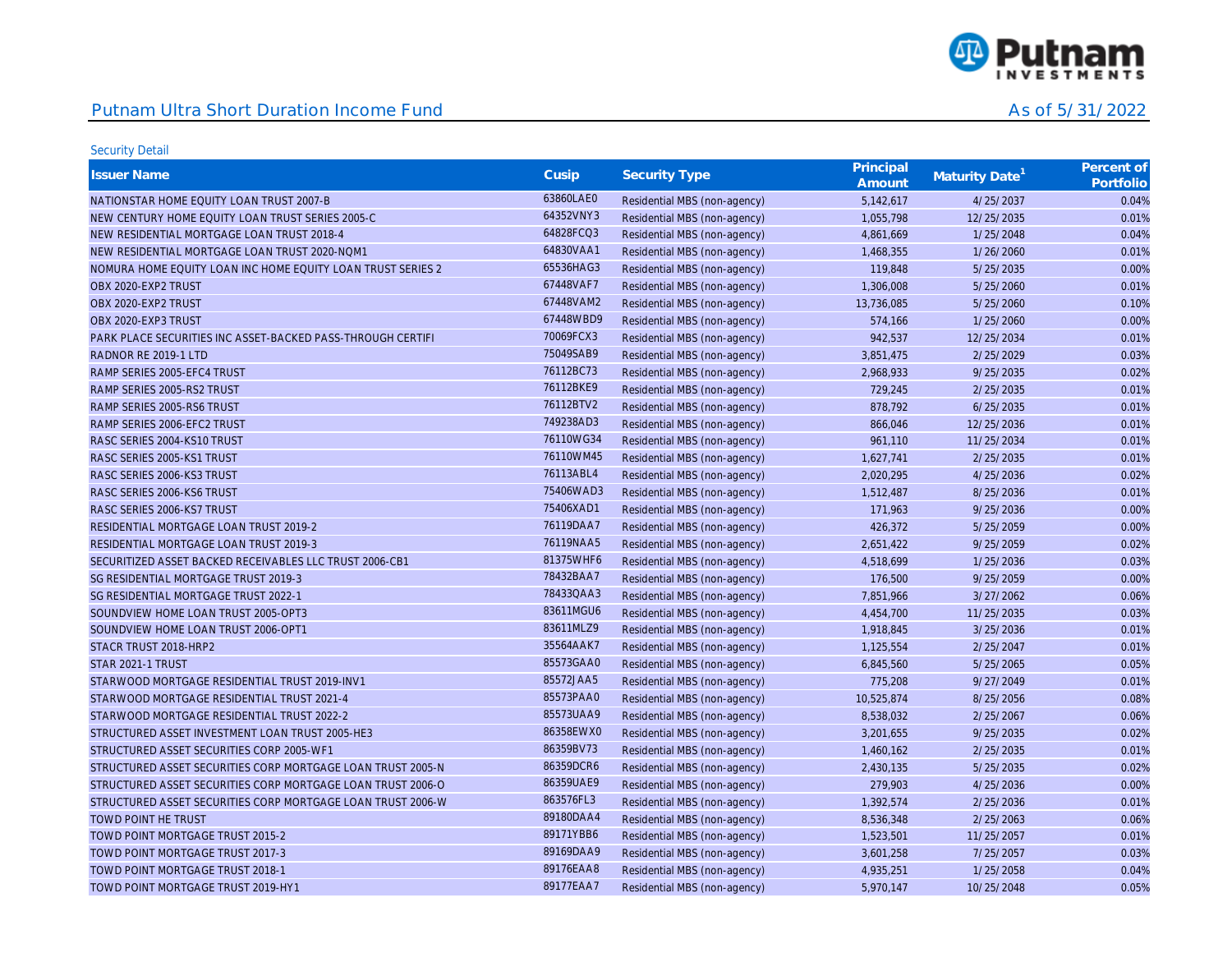

| <b>Issuer Name</b>                                               | Cusip     | Security Type                      | Principal<br>Amount | Maturity Date <sup>1</sup> | Percent of<br>Portfolio |
|------------------------------------------------------------------|-----------|------------------------------------|---------------------|----------------------------|-------------------------|
| TOWD POINT MORTGAGE TRUST 2019-HY2                               | 89177HAA0 | Residential MBS (non-agency)       | 756.532             | 5/25/2058                  | 0.01%                   |
| TOWD POINT MORTGAGE TRUST 2022-SJ1                               | 89180GAW9 | Residential MBS (non-agency)       | 8,633,426           | 3/25/2062                  | 0.07%                   |
| <b>VERUS SECURITIZATION TRUST 2019-4</b>                         | 92537KAA2 | Residential MBS (non-agency)       | 5,300,772           | 11/25/2059                 | 0.04%                   |
| <b>VERUS SECURITIZATION TRUST 2019-INV2</b>                      | 92537HAA9 | Residential MBS (non-agency)       | 7,665,697           | 7/25/2059                  | 0.06%                   |
| <b>VERUS SECURITIZATION TRUST 2019-INV3</b>                      | 92537MAA8 | Residential MBS (non-agency)       | 3,017,186           | 11/25/2059                 | 0.02%                   |
| <b>VERUS SECURITIZATION TRUST 2020-1</b>                         | 92536PAA2 | Residential MBS (non-agency)       | 1,122,477           | 1/25/2060                  | 0.01%                   |
| <b>VERUS SECURITIZATION TRUST 2020-5</b>                         | 92538CAA9 | Residential MBS (non-agency)       | 7,057,103           | 5/25/2065                  | 0.05%                   |
| WELLS FARGO HOME EQUITY ASSET-BACKED SECURITIES 2005-2 TRUS      | 9497ENAF0 | Residential MBS (non-agency)       | 758,056             | 11/25/2035                 | 0.01%                   |
| BANK OF THE WEST AUTO TRUST 2019-1                               | 065606AC9 | Short-term asset-backed securities | 2,918,798           | 4/15/2024                  | 0.02%                   |
| <b>BMW VEHICLE LEASE TRUST 2021-2</b>                            | 09690AAB9 | Short-term asset-backed securities | 7,153,994           | 11/27/2023                 | 0.05%                   |
| <b>BMW VEHICLE LEASE TRUST 2022-1</b>                            | 05601XAB5 | Short-term asset-backed securities | 5,750,000           | 5/28/2024                  | 0.04%                   |
| CANADIAN PACER AUTO RECEIVABLES TRUST 2021-1                     | 13646CAB2 | Short-term asset-backed securities | 3,812,519           | 10/19/2023                 | 0.03%                   |
| CAPITAL ONE PRIME AUTO RECEIVABLES TRUST 2020-1                  | 14043MAC5 | Short-term asset-backed securities | 7,231,923           | 11/15/2024                 | 0.06%                   |
| CARMAX AUTO OWNER TRUST 2018-4                                   | 14315EAC4 | Short-term asset-backed securities | 1,165,368           | 9/15/2023                  | 0.01%                   |
| CARMAX AUTO OWNER TRUST 2019-1                                   | 14315NAC4 | Short-term asset-backed securities | 1,154,528           | 3/15/2024                  | 0.01%                   |
| CARMAX AUTO OWNER TRUST 2019-3                                   | 14315PAD7 | Short-term asset-backed securities | 6,208,639           | 8/15/2024                  | 0.05%                   |
| CARMAX AUTO OWNER TRUST 2020-1                                   | 14315XAC2 | Short-term asset-backed securities | 10,275,762          | 12/16/2024                 | 0.08%                   |
| CARMAX AUTO OWNER TRUST 2020-3                                   | 14315FAD9 | Short-term asset-backed securities | 13,863,629          | 3/17/2025                  | 0.11%                   |
| CARMAX AUTO OWNER TRUST 2021-1                                   | 14316NAB5 | Short-term asset-backed securities | 385,650             | 2/15/2024                  | 0.00%                   |
| DISCOVER CARD EXECUTION NOTE TRUST                               | 254683CM5 | Short-term asset-backed securities | 39,873,000          | 10/15/2024                 | 0.31%                   |
| FORD CREDIT AUTO OWNER TRUST 2019-B                              | 34532DAD9 | Short-term asset-backed securities | 1,911,124           | 10/15/2023                 | 0.01%                   |
| FORD CREDIT AUTO OWNER TRUST 2020-A                              | 34528GAK2 | Short-term asset-backed securities | 18,597,528          | 8/15/2024                  | 0.14%                   |
| FORD CREDIT AUTO OWNER TRUST 2021-A                              | 34532NAB1 | Short-term asset-backed securities | 4,332,228           | 10/15/2023                 | 0.03%                   |
| GM FINANCIAL AUTOMOBILE LEASING TRUST 2020-3                     | 362569AC9 | Short-term asset-backed securities | 34,235,515          | 8/21/2023                  | 0.26%                   |
| <b>GM FINANCIAL AUTOMOBILE LEASING TRUST 2021-3</b>              | 36262XAB0 | Short-term asset-backed securities | 2,943,733           | 12/20/2023                 | 0.02%                   |
| GM FINANCIAL CONSUMER AUTOMOBILE RECEIVABLES TRUST 2018-4        | 38013FAD3 | Short-term asset-backed securities | 318,896             | 10/16/2023                 | 0.00%                   |
| GM FINANCIAL CONSUMER AUTOMOBILE RECEIVABLES TRUST 2020-4        | 36260KAC8 | Short-term asset-backed securities | 2,915,449           | 8/18/2025                  | 0.02%                   |
| <b>GM FINANCIAL CONSUMER AUTOMOBILE RECEIVABLES TRUST 2021-1</b> | 36261LAB7 | Short-term asset-backed securities | 1,304,809           | 11/16/2023                 | 0.01%                   |
| HARLEY-DAVIDSON MOTORCYCLE TRUST 2021-B                          | 41285AAB3 | Short-term asset-backed securities | 5,611,497           | 12/16/2024                 | 0.04%                   |
| HONDA AUTO RECEIVABLES 2019-2 OWNER TRUST                        | 43815MAD8 | Short-term asset-backed securities | 8,000,000           | 3/21/2025                  | 0.06%                   |
| HONDA AUTO RECEIVABLES 2019-4 OWNER TRUST                        | 43813VAC2 | Short-term asset-backed securities | 3,375,443           | 1/18/2024                  | 0.03%                   |
| HONDA AUTO RECEIVABLES 2020-2 OWNER TRUST                        | 43813DAC2 | Short-term asset-backed securities | 8,056,468           | 7/15/2024                  | 0.06%                   |
| HONDA AUTO RECEIVABLES 2020-3 OWNER TRUST                        | 43813KAC6 | Short-term asset-backed securities | 11,213,034          | 10/18/2024                 | 0.08%                   |
| HONDA AUTO RECEIVABLES 2021-1 OWNER TRUST                        | 43813GAB7 | Short-term asset-backed securities | 2,788,411           | 7/21/2023                  | 0.02%                   |
| HONDA AUTO RECEIVABLES 2021-2 OWNER TRUST                        | 43811JAB3 | Short-term asset-backed securities | 4,572,239           | 11/15/2023                 | 0.03%                   |
| MERCEDES-BENZ AUTO RECEIVABLES TRUST 2019-1                      | 58769TAD7 | Short-term asset-backed securities | 8,428,031           | 3/15/2024                  | 0.06%                   |
| MERCEDES-BENZ AUTO RECEIVABLES TRUST 2021-1                      | 58772WAB9 | Short-term asset-backed securities | 9,292,478           | 7/15/2024                  | 0.07%                   |
| NISSAN AUTO RECEIVABLES 2019-A OWNER TRUST                       | 65479KAD2 | Short-term asset-backed securities | 1,482,725           | 10/16/2023                 | 0.01%                   |
| NISSAN AUTO RECEIVABLES 2019-B OWNER TRUST                       | 65479HAC1 | Short-term asset-backed securities | 4,656,817           | 11/15/2023                 | 0.04%                   |
| NISSAN AUTO RECEIVABLES 2019-C OWNER TRUST                       | 65479JAD5 | Short-term asset-backed securities | 7,961,303           | 7/15/2024                  | 0.06%                   |
| NISSAN AUTO RECEIVABLES 2020-B OWNER TRUST                       | 65479CAD0 | Short-term asset-backed securities | 19,512,099          | 7/15/2024                  | 0.15%                   |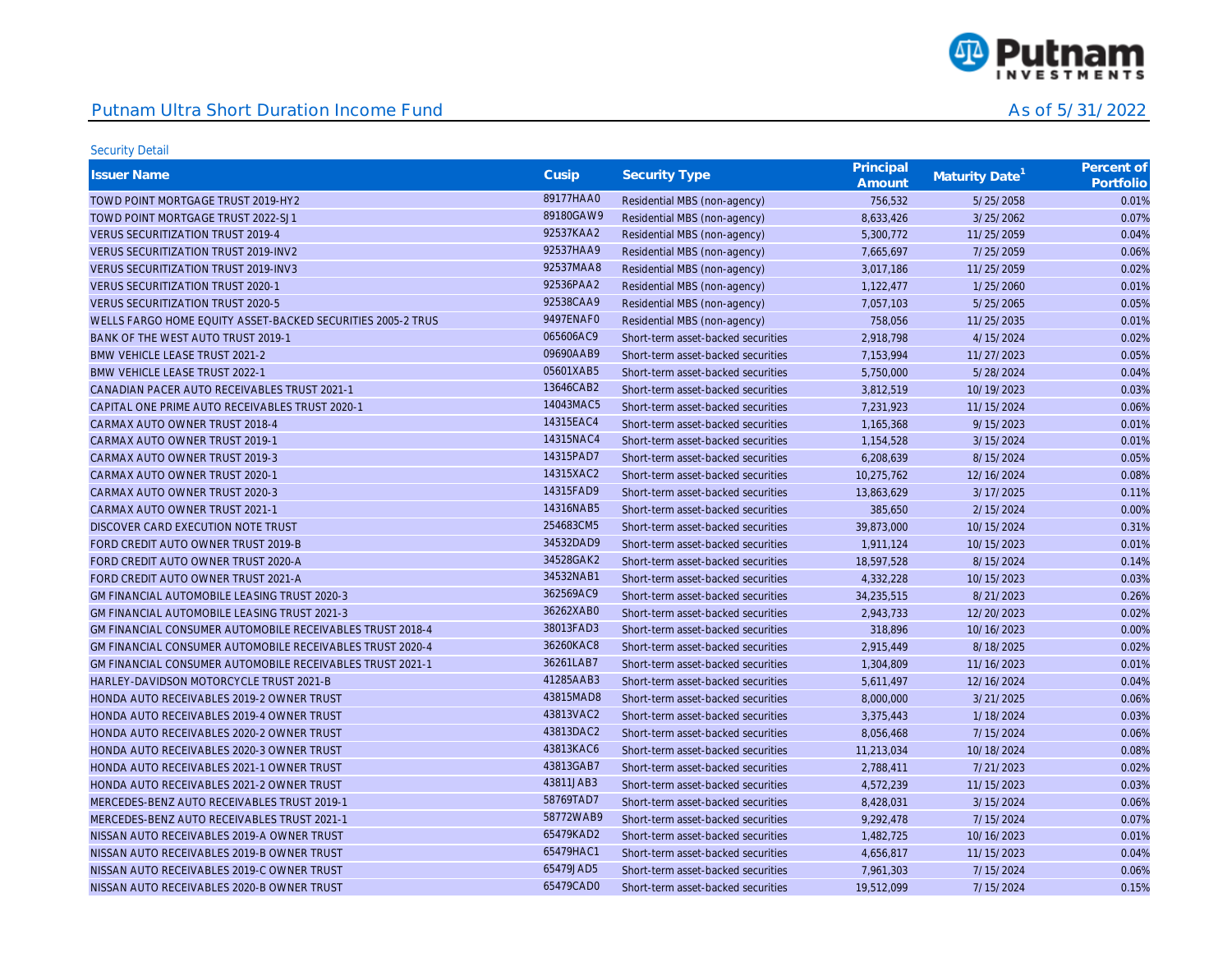

#### Security Detail

| <b>Issuer Name</b>                               | Cusip     | <b>Security Type</b>               | Principal<br>Amount | Maturity Date <sup>1</sup> | Percent of<br>Portfolio |
|--------------------------------------------------|-----------|------------------------------------|---------------------|----------------------------|-------------------------|
| SANTANDER CONSUMER AUTO RECEIVABLES TRUST 2020-B | 802830AK5 | Short-term asset-backed securities | 8,925,000           | 4/15/2025                  | 0.07%                   |
| SANTANDER CONSUMER AUTO RECEIVABLES TRUST 2021-A | 80282YAB2 | Short-term asset-backed securities | 229,103             | 11/15/2023                 | 0.00%                   |
| SANTANDER RETAIL AUTO LEASE TRUST 2020-B         | 80286RAB3 | Short-term asset-backed securities | 2,140,234           | 11/20/2023                 | 0.02%                   |
| TOYOTA AUTO RECEIVABLES 2018-C OWNER TRUST       | 89231AAE1 | Short-term asset-backed securities | 3,809,550           | 2/15/2024                  | 0.03%                   |
| TOYOTA AUTO RECEIVABLES 2018-D OWNER TRUST       | 89231PAE8 | Short-term asset-backed securities | 1,795,208           | 2/15/2024                  | 0.01%                   |
| TOYOTA AUTO RECEIVABLES 2019-B OWNER TRUST       | 89239JAD6 | Short-term asset-backed securities | 287.846             | 8/15/2023                  | 0.00%                   |
| TOYOTA AUTO RECEIVABLES 2020-B OWNER TRUST       | 89239RAC0 | Short-term asset-backed securities | 22,015,040          | 8/15/2024                  | 0.17%                   |
| TOYOTA AUTO RECEIVABLES 2021-A OWNER TRUST       | 89240BAB4 | Short-term asset-backed securities | 1,561,569           | 7/17/2023                  | 0.01%                   |
| TOYOTA AUTO RECEIVABLES 2021-C OWNER TRUST       | 89239BAB7 | Short-term asset-backed securities | 4,718,559           | 5/15/2024                  | 0.04%                   |
| UNIFY AUTO RECEIVABLES TRUST 2021-1              | 90775QAB2 | Short-term asset-backed securities | 1,152,351           | 2/15/2024                  | 0.01%                   |
| VOLKSWAGEN AUTO LOAN ENHANCED TRUST 2020-1       | 92868JAD8 | Short-term asset-backed securities | 5,810,329           | 11/20/2024                 | 0.04%                   |
| VOLKSWAGEN AUTO LOAN ENHANCED TRUST 2021-1       | 92868KAB9 | Short-term asset-backed securities | 8,797,337           | 10/21/2024                 | 0.07%                   |
| WORLD OMNI AUTO RECEIVABLES TRUST 2018-C         | 98163EAD8 | Short-term asset-backed securities | 375,674             | 11/15/2023                 | 0.00%                   |
| WORLD OMNI AUTO RECEIVABLES TRUST 2018-C         | 98163EAE6 | Short-term asset-backed securities | 1,369,000           | 9/16/2024                  | 0.01%                   |
| WORLD OMNI AUTO RECEIVABLES TRUST 2018-D         | 98162WAE7 | Short-term asset-backed securities | 2,000,000           | 12/16/2024                 | 0.02%                   |
| WORLD OMNI AUTO RECEIVABLES TRUST 2021-A         | 98164EAB1 | Short-term asset-backed securities | 4,024,438           | 2/15/2024                  | 0.03%                   |

 $1$  Certain securities effective maturity is less than the stated final maturity due to certain structural features.